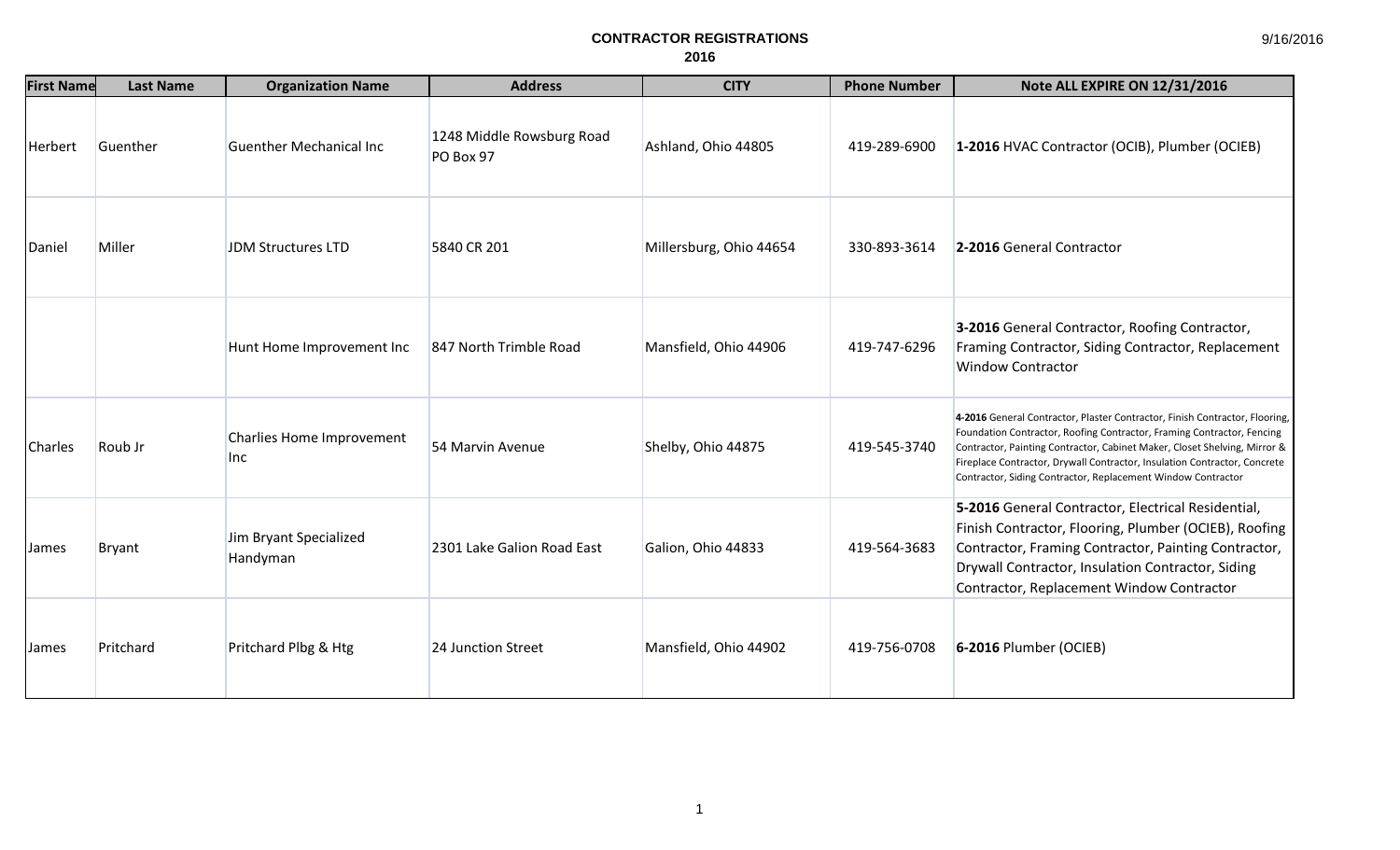9/16/2016

| Rick               | Worner          | Worner Roofing Co Inc        | <b>PO Box 183</b>           | Ontario, Ohio 44862   | 419-525-0170 | 7-2016 General Contractor, Roofing Contractor                                                                                                                                                                                                                                                                                                                        |
|--------------------|-----------------|------------------------------|-----------------------------|-----------------------|--------------|----------------------------------------------------------------------------------------------------------------------------------------------------------------------------------------------------------------------------------------------------------------------------------------------------------------------------------------------------------------------|
| August             | Maver III       | August J Maver III Const     | 29 Fourth Street            | Shelby, Ohio 44875    | 419-342-5342 | 8-2016 General Contractor, Demolition Contractor,<br>Foundation Contractor, Roofing Contractor, Drywall<br>Contractor, Concrete Contractor, Siding Contractor                                                                                                                                                                                                        |
| David              | Hill            | Hills Helping Hand           | 594 Fleming Falls Road      | Mansfield, Ohio 44905 | 419-631-2777 | 9-2016 General Contractor                                                                                                                                                                                                                                                                                                                                            |
| William            | Fox             | Fox Plumbing & Heating Inc   | 126 North Washington Street | Galion, Ohio 44833    | 419-468-2373 | 10-2016 HVAC Contractor (OCIEB), Plumber (OCIEB),<br><b>Hydronics Contractor (OCIEB)</b>                                                                                                                                                                                                                                                                             |
| Kim                | <b>Kiess</b>    | Kiess Electric Inc           | 1765 East Mansfield Street  | Bucyrus, Ohio 44820   | 419-562-0756 | 11-2016 Electrical Residential, Fire Protection<br>Contractor (Fire Marshal), Electrical Commercial<br>(OCIEB), Electrical Contractor (Commercial)                                                                                                                                                                                                                   |
| Stephen &<br>David | Marek & Steiner | Marek & Steiner Builders Inc | 617 Scott Street            | Crestline, Ohio 44827 | 419-683-6722 | 12-2016 General Contractor, Demolition Contractor, Electrical<br>Residential, Finish Contractor, Flooring, Roofing Contractor,<br>Framing Contractor, Fencing Contractor, Electrical<br>Commercial(OCIEB), Electrical Contractor(Commercial), Drywall<br>Contractor, Insulation Contractor, Concrete Contractor, Siding<br>Contractor, Replacement Window Contractor |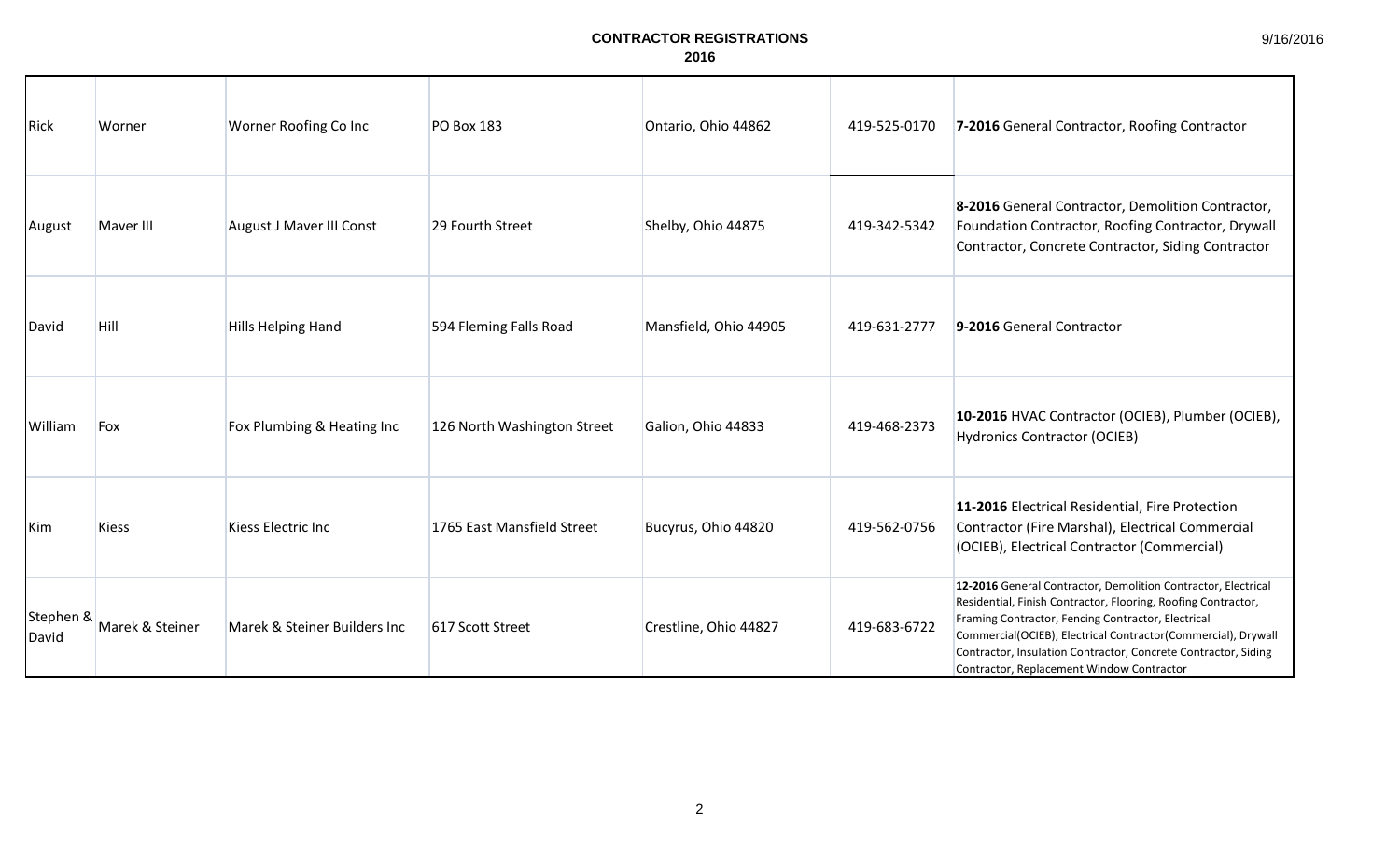9/16/2016

| Rick         | Reece          | R.G. Smith of Mansfield Inc                               | 166 West Sixth Street      | Mansfield, Ohio 44902      | 419-524-4778 | 13-2016 General Contractor, Demolition Contractor, HVAC<br>Contractor(OCIEB), Plumber(OCIEB), Foundation Contractor,<br>Roofing Contractor, Framing Contractor, Excavating Contractor,<br>Fencing Contractor, Painting Contractor, Drywall Contractor, Steel<br>Erectors, Insulation Contractor, Concrete Contractor, Siding<br>Contractor |
|--------------|----------------|-----------------------------------------------------------|----------------------------|----------------------------|--------------|--------------------------------------------------------------------------------------------------------------------------------------------------------------------------------------------------------------------------------------------------------------------------------------------------------------------------------------------|
| <b>Steve</b> | <b>Mullins</b> | Complete Comfort                                          | 11301 Upper Gilchrist Road | Mt. Vernon, Ohio 43050     | 740-392-2505 | 14-2016 HVAC Contractor (OCIEB)                                                                                                                                                                                                                                                                                                            |
| Gary         | Eberts         | E & B Sales & Service Inc<br>dba Eberts Heating & Cooling | 896 Ashland Road           | Mansfield, Ohio 44905      | 419-589-2000 | 15-2016 HVAC Contractor (OCIEB), Plumber (OCIEB),<br><b>Electrical Commercial (OCIEB)</b>                                                                                                                                                                                                                                                  |
|              |                | <b>Water Watts Inc</b>                                    | 9059 South Carr Road       | Fredericksburg, Ohio 44627 | 330-695-3601 | 16-2016 HVAC Contractor (OCIEB), Electrical<br>Residential, Plumber (OCIEB)                                                                                                                                                                                                                                                                |
|              |                | <b>Buckeye Excavating &amp;</b><br>Construction Inc       | 191 S R 61 East            | Norwalk, Ohio 44857        | 419-663-3113 | 17-2016 General Contractor                                                                                                                                                                                                                                                                                                                 |
| Michael      | Reed           | Reeds Lawn Care                                           | 1700 Myers Road            | Shelby, Ohio 44875         | 419-631-1885 | 18-2016 General Contractor, Landscape Including<br>Arborist and Tree Trimmer, Tree/Stump Removal                                                                                                                                                                                                                                           |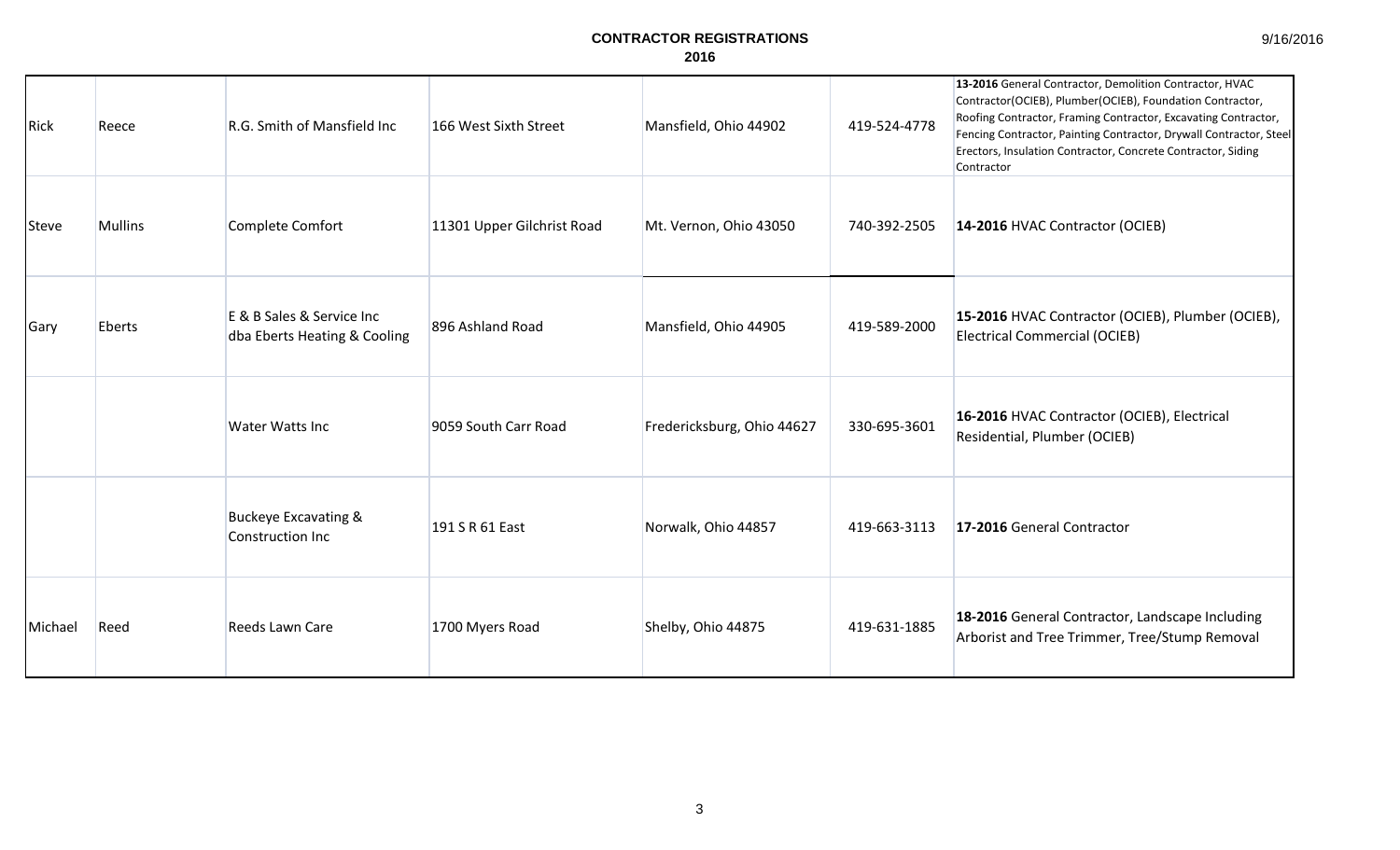| Keith | Rowland        | Lake Erie Electric Inc               | 539 North Home Road     | Mansfield, Ohio 44906 | 419-529-4611 | 19-2016 Electrical Commercial (OCIEB), Electrical<br>Contractor (Commercial)                                                                                  |
|-------|----------------|--------------------------------------|-------------------------|-----------------------|--------------|---------------------------------------------------------------------------------------------------------------------------------------------------------------|
| Lisa  | <b>Hawkins</b> | DaNite Sign Co                       | 1640 Harmon Avenue      | Columbus, Ohio 43223  | 614-444-3333 | 20-2016 Sign Erector                                                                                                                                          |
|       |                | Kelstin Inc                          | 183 South Gamble Street | Shelby, Ohio 44875    | 419-342-5520 | 21-2016 General Contractor, Demolition Contractor,<br>Sewer Tapper, Foundation Contractor, Sign Erector,<br><b>Excavating Contractor, Concrete Contractor</b> |
|       |                | Prints & Paints Floorcovering<br>Inc | 888 Bucyrus Road        | Galion, Ohio 44833    | 419-462-5663 | <b>22-2016 Flooring</b>                                                                                                                                       |
|       |                | Sarver Paving Co                     | <b>PO Box 310</b>       | Ashland, Ohio 44805   | 419-289-7746 | 23-2016 General Contractor, Paving Contractor                                                                                                                 |
| Larry | Saunders       | <b>Saunders Renovations</b>          | 6105 Windfall Road      | Galion, Ohio 44833    | 419-462-5436 | 24-2016 General Contractor, Flooring, Replacement<br><b>Window Contractor</b>                                                                                 |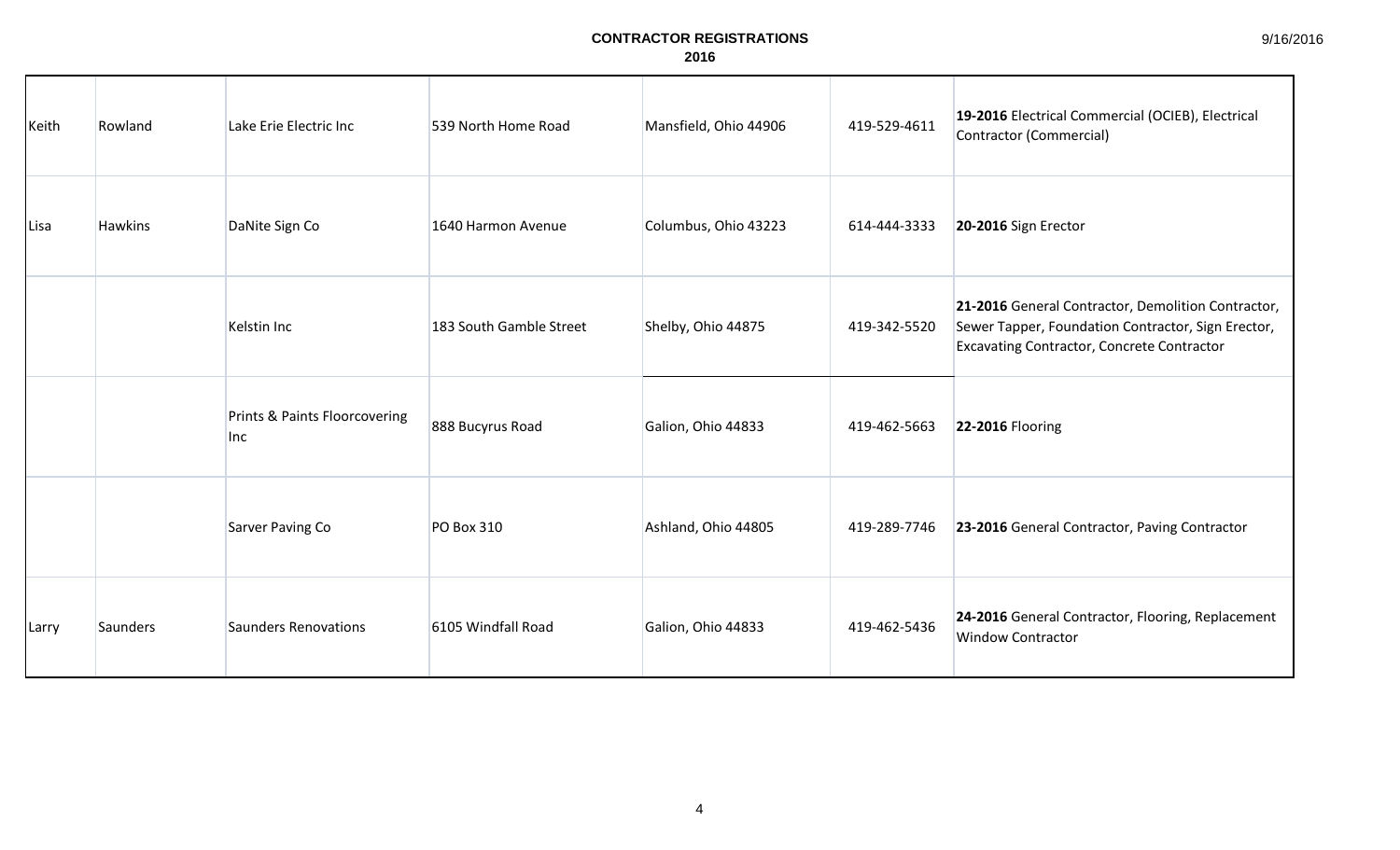| Matt       | <b>Schag</b> | Schag Inc dba Allen Cabinetry &<br>The Countertop Shop      | 132 Distl Avenue   | Mansfield, Ohio 44902 | 419-526-6505 | 25-2016 Cabinet Maker                                                                                                                                                                                                                                                                                                                                              |
|------------|--------------|-------------------------------------------------------------|--------------------|-----------------------|--------------|--------------------------------------------------------------------------------------------------------------------------------------------------------------------------------------------------------------------------------------------------------------------------------------------------------------------------------------------------------------------|
|            |              | Pioneer Career & Technology<br>Center                       | 27 Ryan Road       | Shelby, Ohio 44875    | 419-347-7926 | 26-2016 General Contractor, Demolition Contractor, Electrical<br>Residential, Finish Contractor, Flooring, Roofing Contractor,<br>Framing Contractor, Fencing Contractor, Painting Contractor,<br>Cabinet Maker, Closet Shelving, Mirror & Fireplace Contractor,<br>Drywall Contractor, Insulation Contractor, Siding Contractor,<br>Replacement Window Contractor |
| IJim       | Yetzer       | Yetzer Electric & Plumbing                                  | 50 Grove Avenue    | Shelby, Ohio 44875    | 419-347-2118 | 27-2016 Electrical Residential, Plumber                                                                                                                                                                                                                                                                                                                            |
| <b>Sam</b> | Coleman      | Coleman Asphalt Co                                          | 111 Mickey Road    | Shelby, Ohio 44875    | 419-347-8563 | 28-2016 Paving Contractor                                                                                                                                                                                                                                                                                                                                          |
| Dan        | Smith        | Simonson Construction Services 2112 Troy Road<br><b>Inc</b> |                    | Ashland, Ohio 44805   | 419-281-8299 | 29-2016 General Contractor, Demolition Contractor,<br>Sewer Tapper, Finish Contractor, Excavating<br>Contractor                                                                                                                                                                                                                                                    |
| Jeff       | Walker       | <b>Bath Solutions by Walker</b>                             | 6645 Windfall Road | Galion, Ohio 44833    | 419-468-5072 | 30-2016 General Contractor                                                                                                                                                                                                                                                                                                                                         |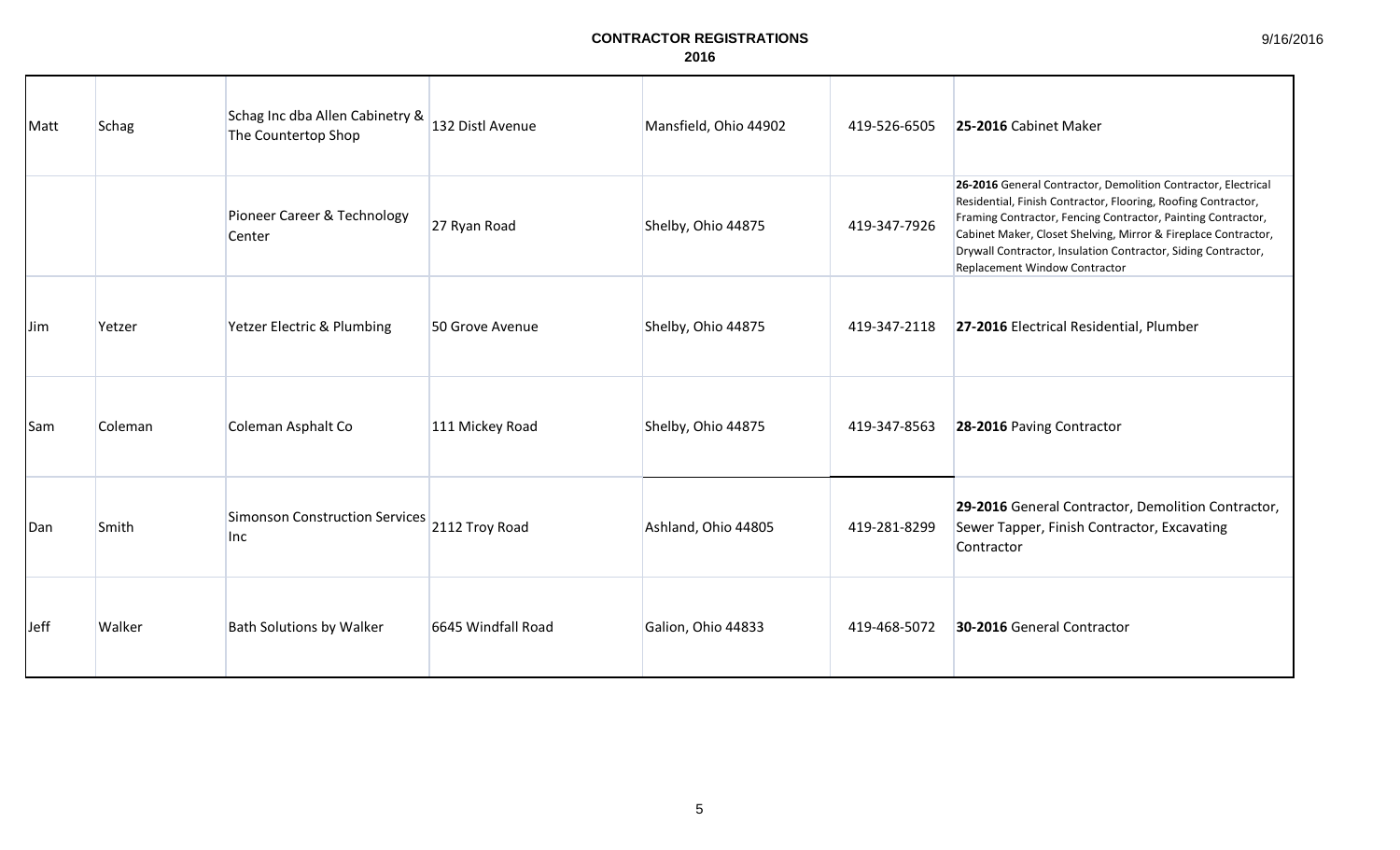|         |         | M. Smith Roofing Ltd    | <b>PO Box 149</b>     | Shelby, Ohio 44875    | 419-347-9589 | 31-2016 Roofing Contractor                                                   |
|---------|---------|-------------------------|-----------------------|-----------------------|--------------|------------------------------------------------------------------------------|
| Dirk    | Roberts | RBP One Inc             | 1205 St Rt 603 West   | Shiloh, Ohio 44878    | 419-564-4891 | 32-2016 Painting Contractor                                                  |
|         |         | Welfle Inc              | <b>PO Box 581</b>     | Norwalk, Ohio 44857   | 419-663-1121 | 33-2016 Paving Contractor                                                    |
|         |         | Kahls Electric Inc      | 2740 Lexington Avenue | Mansfield, Ohio 44904 | 419-884-2277 | 34-2016 Electrical Commercial (OCIEB), Electrical<br>Contractor (Commercial) |
|         |         | Thomas and Son Electric | <b>PO Box 131</b>     | Ontario, Ohio 44862   | 419-989-5188 | 35-2016 Electrical Residential                                               |
| Wendell | Amstutz | Little A Construction   | 84 Baermar Drive      | Shelby, Ohio 44875    | 419-347-5562 | 36-2016 General Contractor, Concrete Contractor                              |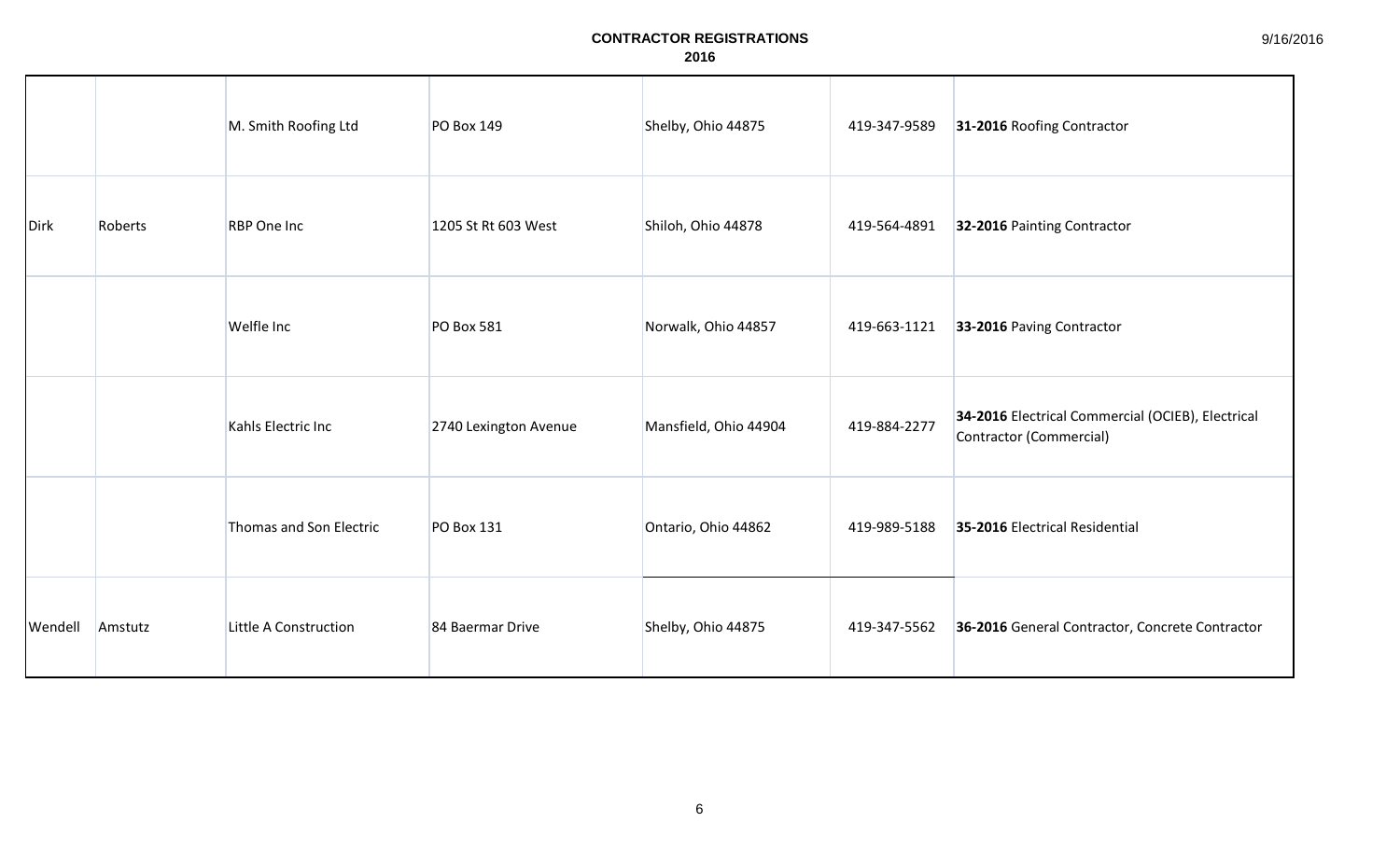|             |            | Hunts Fence Inc                        | 1402 Campbell Road         | Marion, Ohio 43302    | 740-382-0929 | 37-2016 Fencing Contractor                                                   |
|-------------|------------|----------------------------------------|----------------------------|-----------------------|--------------|------------------------------------------------------------------------------|
| <b>Chet</b> | Yetzer     |                                        | 44 Terrace Park            | Shelby, Ohio 44875    | 419-347-2728 | 38-2016 Electrical Residential                                               |
| Stephen     | Comunale   | S.A. Comunale Co Inc                   | 2900 Newpark Drive         | Barberton, Ohio 44203 | 330-706-3040 | 39-2016 Fire Protection Contractor (Fire Marshal)                            |
|             |            | Shambaugh Cleaning &<br>Restoration    | 3401 Park Avenue West      | Mansfield, Ohio 44906 | 419-529-6422 | 40-2016 General Contractor                                                   |
| John        | Trubach    | JT's Complete Plumbing<br>Services LLC | 5004 Old St Rt 18          | Wakeman, Ohio 44889   | 419-929-0950 | 41-2016 Plumber (OCIEB)                                                      |
| Roger       | Oberlander | Oberlanders Tree & Landscape<br>Ltd    | 1874 East Mansfield Street | Bucyrus, Ohio 44820   | 419-562-8733 | 42-2016 Landscape Including Arborist and Tree<br>Trimmer, Tree/Stump Removal |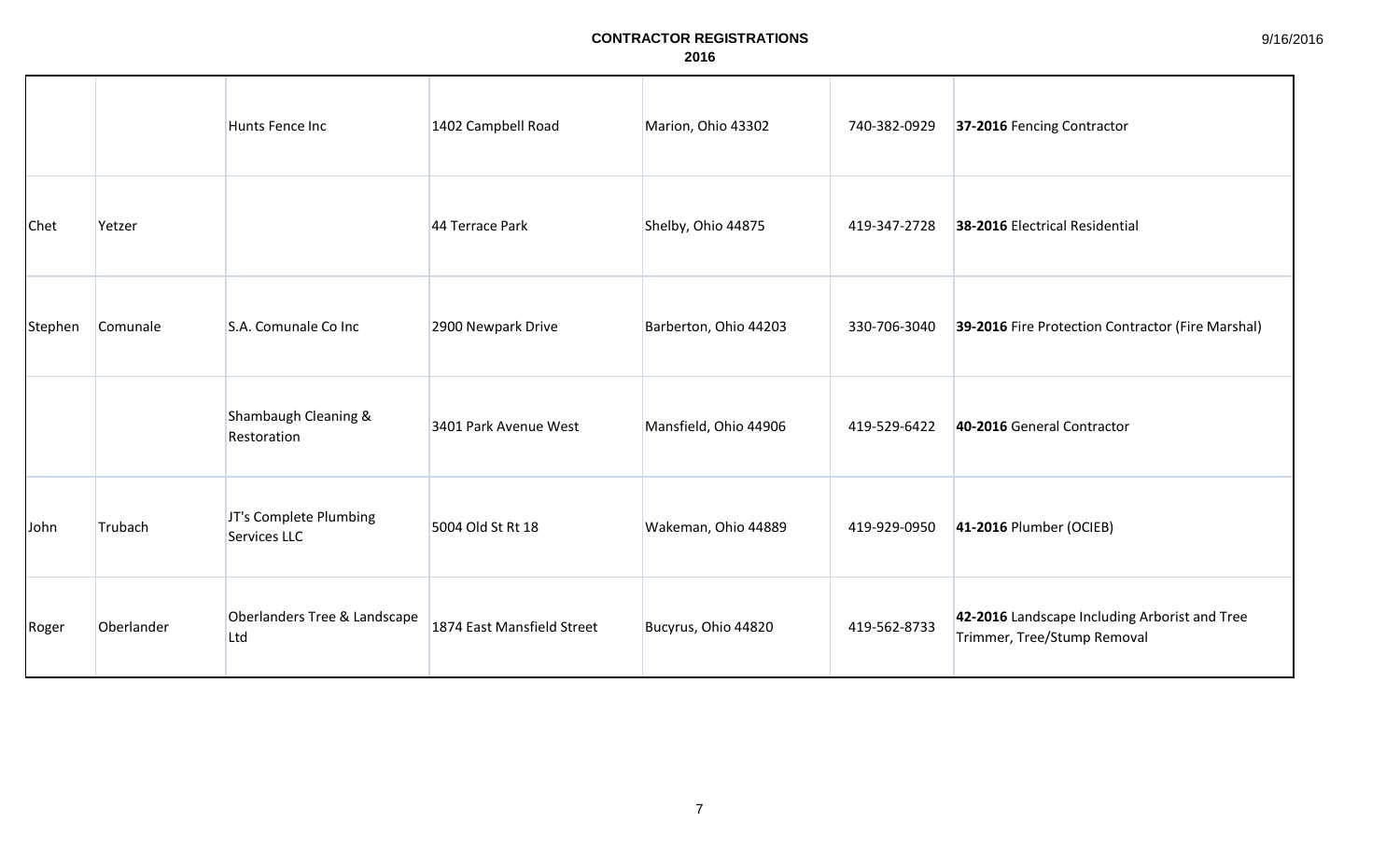|  | 9/16/2016 |  |
|--|-----------|--|
|--|-----------|--|

|                |         | J & F Construction Inc            | 2141 St Rt 19              | Bucyrus, Ohio 44820   | 419-562-6662 | 43-2016 General Contractor, Demolition Contractor, Plaster Contractor,<br>Finish Contractor, Flooring, Foundation Contractor, Roofing Contractor,<br>Sign Erector, Framing Contractor, Excavating Contractor, Painting<br>Contractor, Drywall Contractor, Steel Erectors, Insulation Contractor,<br>Concrete Contractor, Siding Contractor, Replacement Window Contractor |
|----------------|---------|-----------------------------------|----------------------------|-----------------------|--------------|---------------------------------------------------------------------------------------------------------------------------------------------------------------------------------------------------------------------------------------------------------------------------------------------------------------------------------------------------------------------------|
|                |         | J & B Acoustical Inc              | 2750 Lexington Avenue      | Mansfield, Ohio 44904 | 419-884-1155 | 44-2016 Drywall Contractor                                                                                                                                                                                                                                                                                                                                                |
| Chuck          | Keller  | Keller Bros Const Inc             | 5292 Settlement East Road  | Shelby, Ohio 44875    | 419-347-7967 | 45-2016 General Contractor                                                                                                                                                                                                                                                                                                                                                |
|                |         | <b>Purdy Construction Company</b> | <b>PO Box 668</b>          | Mansfield, Ohio 44901 | 419-524-2491 | 46-2016 General Contractor                                                                                                                                                                                                                                                                                                                                                |
| <b>Chester</b> | Kean Sr | Kean Remodeling Inc               | 2245 Lake Galion Road East | Galion, Ohio 44833    | 419-462-2082 | 47-2016 General Contractor, Electrical Residential,<br>Plumber(OCIEB), Roofing Contractor, Replacement<br><b>Window Contractor</b>                                                                                                                                                                                                                                        |
| Timothy        | Vaughn  | Vaughn Industries LLC             | 1201 East Findlay Street   | Carey, Ohio 43316     | 419-396-3900 | 48-2016 HVAC Contractor(OCIEB), Fire Protection<br>Contractor (Fire Marshal), Electrical Commercial<br>(OCIEB), Hydronics Contractor (OCIEB)                                                                                                                                                                                                                              |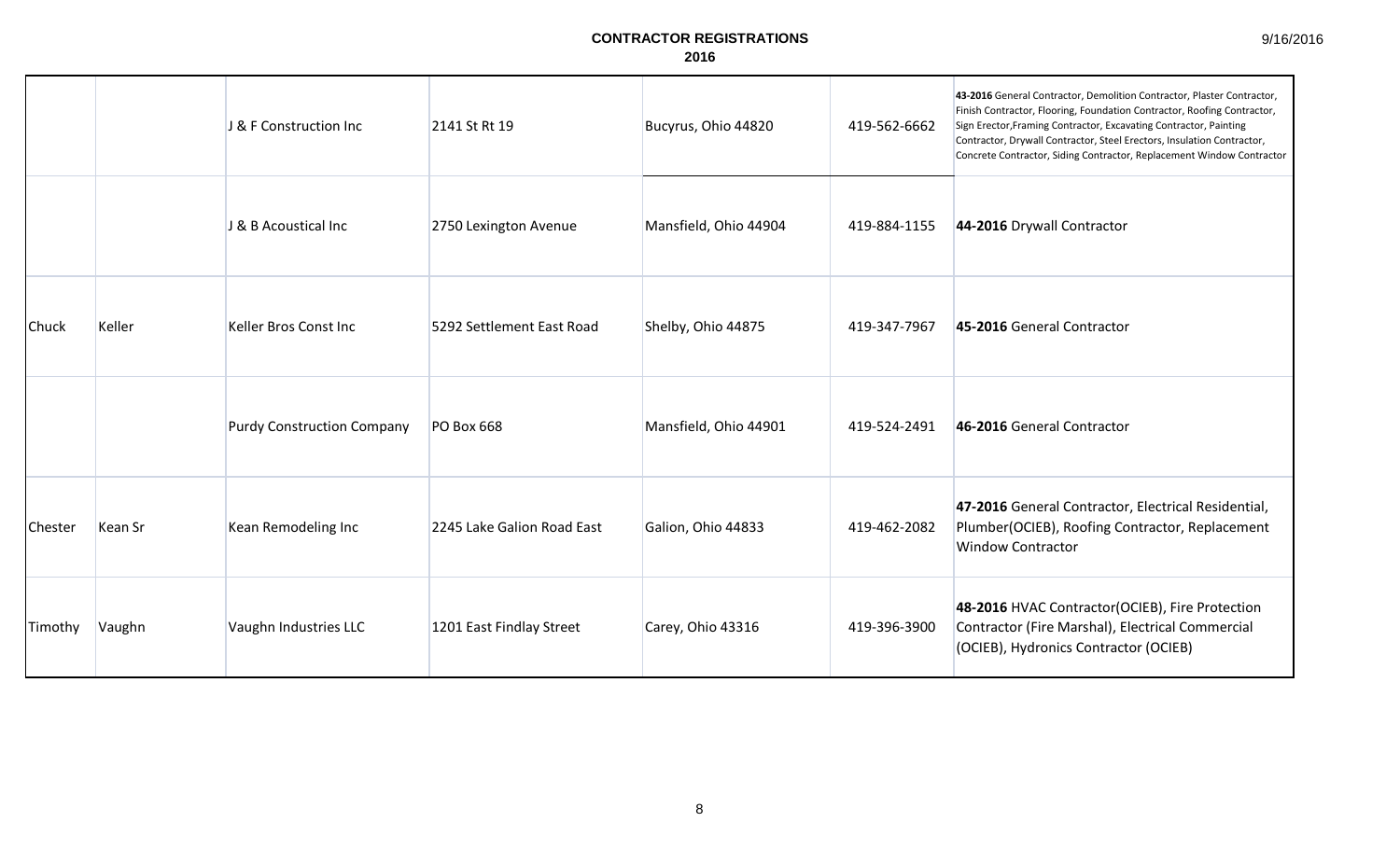9/16/2016

| <b>Brian</b> | Fenner        | Fenner Plbg, Htg & Air<br>Conditioning | 97 Samantha Drive                           | Shelby, Ohio 44875    | 419-687-6935 | 49-2016 HVAC Contractor(OCIEB), Electrical<br>Residential, Sewer Tapper, Plumber(OCIEB),<br>Refrigeration Contractor, Electrical<br>Contractor(Commercial), Hydronics<br>Contractor(OCIEB) |
|--------------|---------------|----------------------------------------|---------------------------------------------|-----------------------|--------------|--------------------------------------------------------------------------------------------------------------------------------------------------------------------------------------------|
| Trent        | Dawson        | <b>TWD Plumbing</b><br>dba Mr. Rooter  | 945 North Trimble Road<br><b>PO Box 494</b> | Mansfield, Ohio 44901 | 419-589-9600 | 50-2016 Plumber (OCIEB), Excavating Contractor                                                                                                                                             |
| William      | Scott         | <b>Scottys Excavating</b>              | 3010 Walker Lake Road                       | Mansfield, Ohio 44903 | 419-529-2381 | 51-2016 Excavating Contractor                                                                                                                                                              |
| David        | <b>Dies</b>   | Dies Electric Inc                      | 643 East Tallmadge Avenue                   | Akron, Ohio 44310     | 330-253-9959 | 52-2016 Electrical Commercial (OCIEB), Electrical<br>Contractor (Commercial)                                                                                                               |
| Robert       | <b>Crabbs</b> | Bob & Bob Door Co                      | 903 West Longview Avenue                    | Mansfield, Ohio 44906 | 419-747-2255 | 53-2016 Finish Contractor, Framing Contractor,<br>Replacement Window Contractor                                                                                                            |
| Randy        | Fidler        | <b>Fidler Construction</b>             | 622 Baseline Road                           | Shiloh, Ohio 44878    |              | 54-2016 Sewer Tapper, Roofing Contractor,<br><b>Excavating Contractor</b>                                                                                                                  |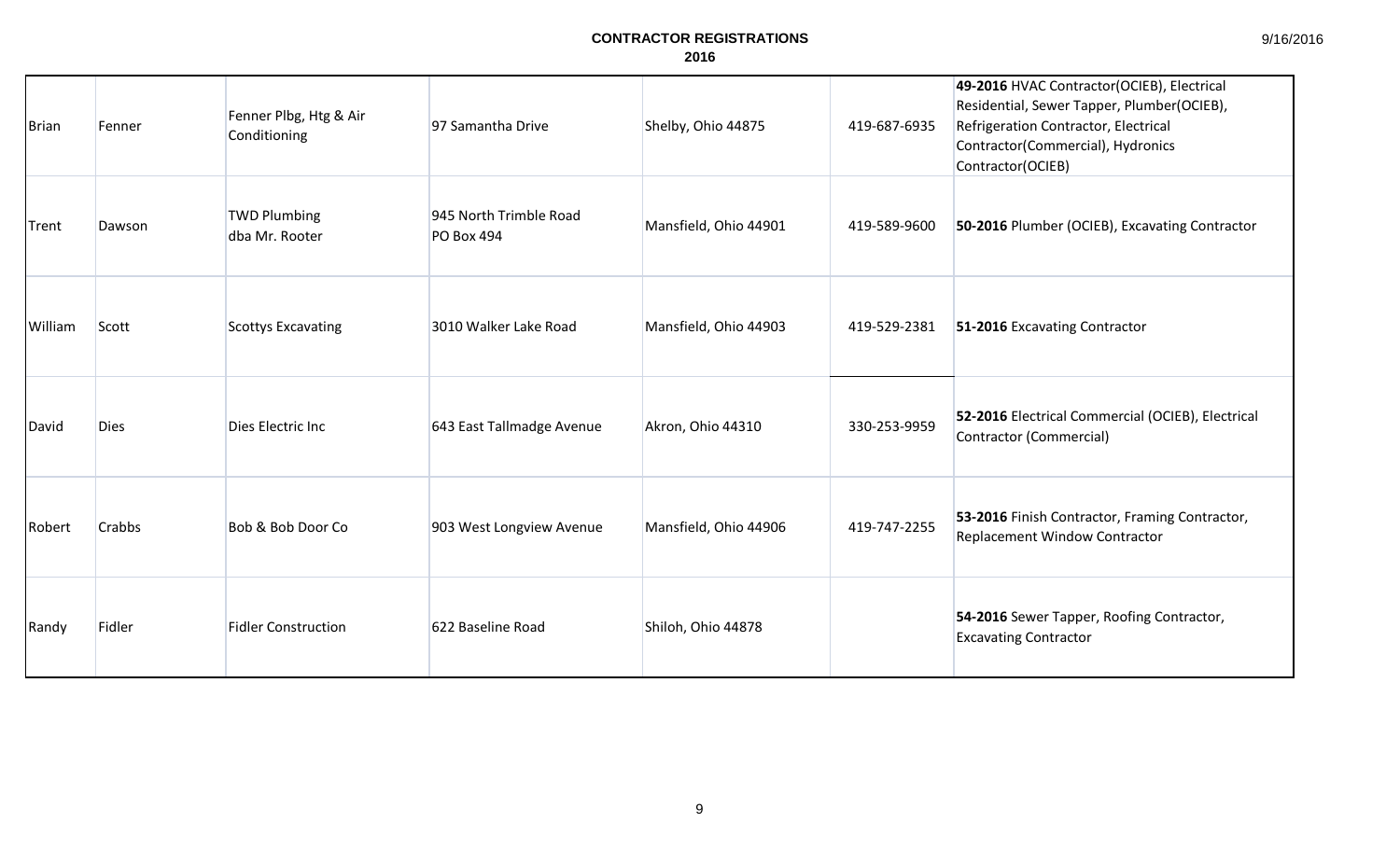| Pamela | Henson        | Installed Building Products LLC 495 South High Street Suite 50 |                         | Columbus, Ohio 43215  | 614-221-3399 | 55-2016 Insulation Contractor                                                                                                    |
|--------|---------------|----------------------------------------------------------------|-------------------------|-----------------------|--------------|----------------------------------------------------------------------------------------------------------------------------------|
| John   | Weaver        | <b>Sutters Home Decorating</b>                                 | 72 West Main Street     | Shelby, Ohio 44875    | 419-342-6941 | <b>56-2016 Flooring</b>                                                                                                          |
| Craig  | Eshelman      | C. Eshelman Concrete                                           | 3987 George Hawk Road   | Shelby, Ohio 44875    | 419-571-9519 | 57-2016 Demolition Contractor, Waterproofing<br>Contractor, Foundation Contractor, Excavating<br>Contractor, Concrete Contractor |
| Chuck  | Eshelman      | C.L. Eshelman Exc                                              | 3826 Shelby Ganges Road | Shelby, Ohio 44875    | 419-565-3225 | 58-2016 General Contractor, Waterproofing<br>Contractor, Sewer Tapper, Excavating Contractor,<br>Concrete Contractor             |
| Dan    | Van Harlingen | Shaw Ott Medical                                               | 270 Lexington Avenue    | Mansfield, Ohio 44907 | 419-524-4388 | 59-2016 General Contractor                                                                                                       |
| Mark   | Adams         | Adams Quality Heating &<br>Cooling                             | 4590 St Rt 61           | Plymouth, Ohio 44865  | 419-687-8860 | 60-2016 HVAC Contractor (OCIEB), Plumber (OCIEB)                                                                                 |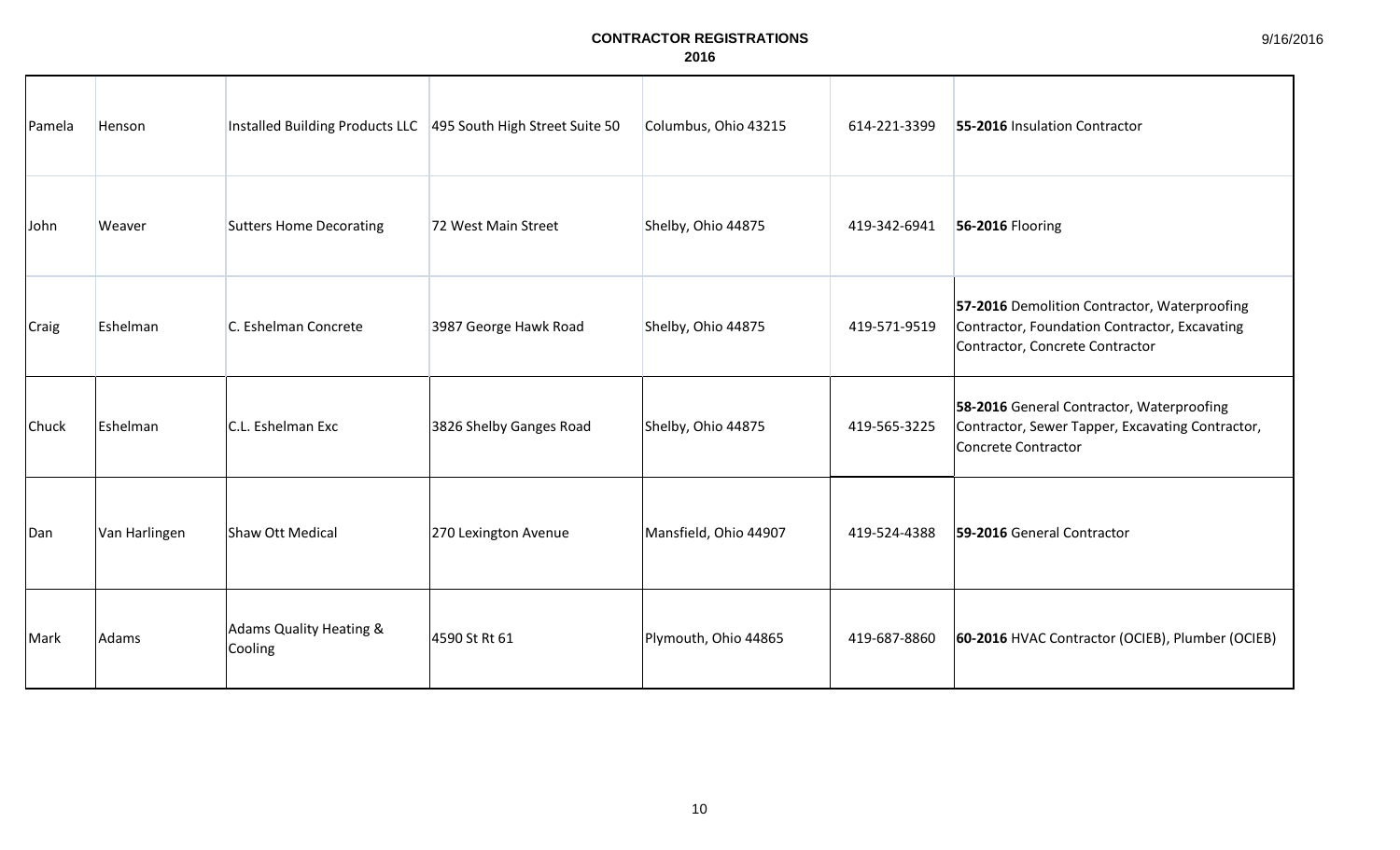|          |                      | Jamison Well Drilling Inc                             | 258 Central Avenue    | Mansfield, Ohio 44905 | 419-524-8560 | 61-2016 General Contractor                                                                                                                                   |
|----------|----------------------|-------------------------------------------------------|-----------------------|-----------------------|--------------|--------------------------------------------------------------------------------------------------------------------------------------------------------------|
| Pam      | <b>Blanton Brown</b> | Action Drain & Septic                                 | PO Box 904            | Mansfield, Ohio 44901 | 419-342-0026 | 62-2016 Demolition Contractor, Sewer Tapper,<br><b>Excavating Contractor</b>                                                                                 |
| Steve    | Brown                | B & B Drain Service                                   | PO Box 391            | Mansfield, Ohio 44901 | 419-524-1992 | 63-2016 Demolition Contractor, Sewer Tapper,<br><b>Excavating Contractor</b>                                                                                 |
| Edward   | Eldridge             | Eldridge & Company                                    | 4148 Park Avenue West | Mansfield, Ohio 44903 | 419-529-9922 | 64-2016 Fencing Contractor, Painting Contractor,<br>Siding Contractor, Replacement Window Contractor                                                         |
| Virgil   | Stephens             | Shelby Home Improvement                               | 123 West Main Street  | Shelby, Ohio 44875    | 419-631-2870 | 65-2016 Flooring, Roofing Contractor, Painting<br>Contractor, Drywall Contractor, Insulation Contractor,<br>Siding Contractor, Replacement Window Contractor |
| Mary     | Peterson             | Petersons Professional Services   1126 Marianna Drive |                       | Mansfield, Ohio 44903 | 419-565-5830 | 66-2016 General Contractor                                                                                                                                   |
| Clifford | Alt                  | <b>Alt Excavating</b>                                 | 7126 Scott Road       | Tiro, Ohio 44887      | 419-492-2489 | 67-2016 Demolition Contractor, Sewer Tapper,<br><b>Excavating Contractor</b>                                                                                 |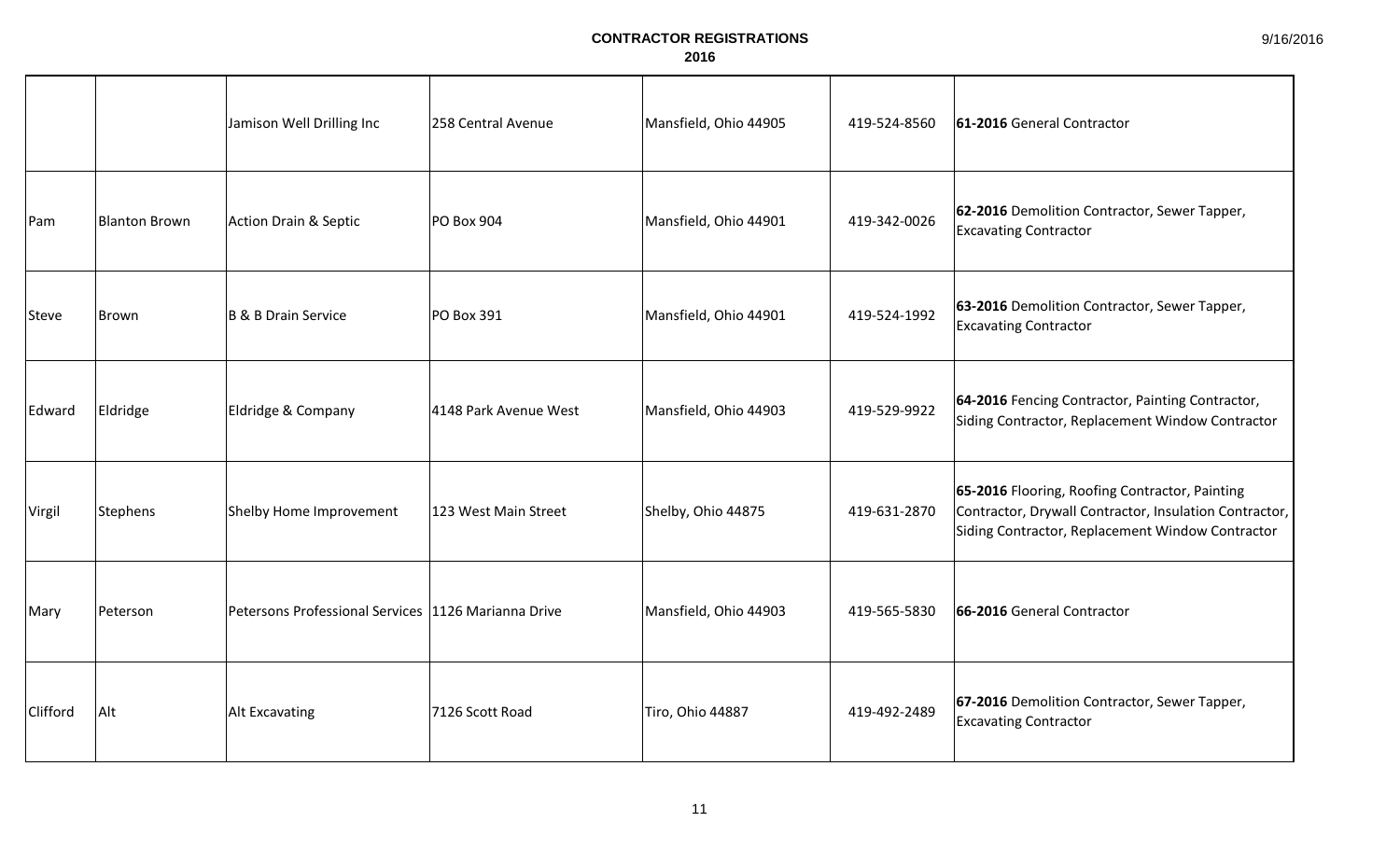| Mark                        | Albert  | Horizon Mechanical & Electrical 321 Trimble Road<br>Inc |                                     | Mansfield, Ohio 44906     | 419-529-2738 | 68-2016 HVAC Contractor(OCIEB), Electrical<br>Residential, Plumber (OCIEB), Electrical Commercial<br>(OCIEB), Refrigeration Contractor, Hydronics<br>Contractor (OCIEB) |
|-----------------------------|---------|---------------------------------------------------------|-------------------------------------|---------------------------|--------------|-------------------------------------------------------------------------------------------------------------------------------------------------------------------------|
| Michael                     | Tridico | <b>Tridico Sign Company</b>                             | 162 North Diamond Street            | Mansfield, Ohio 44902     | 419-526-1695 | 69-2016 Sign Erector                                                                                                                                                    |
|                             |         | <b>Kokosing Construction</b><br>Company Inc             | 17531 Waterford Road                | Fredericktown, Ohio 43019 | 740-694-6315 | 70-2016 General Contractor, Excavating Contractor,<br>Paving Contractor, Steel Erectors, Concrete<br>Contractor                                                         |
| J.N.                        | Jimenez | American Steel Carports Inc                             | 457 North Broadway Street           | Joshua, Texas 76058       | 866-730-9865 | 71-2016 General Contractor                                                                                                                                              |
| Mark                        | May     | Marks Lawn Care                                         | 66 Roberts Drive                    | Shelby, Ohio 44875        | 419-566-4566 | 72-2016 Landscape Including Arborist and Tree<br> Trimmer                                                                                                               |
| Michael &<br><b>Charles</b> | Walker  | Walker Bros Co Inc                                      | <b>PO Box 9069</b><br>4084 St Rt 42 | Lexington, Ohio 44904     | 419-884-0732 | 73-2016 Sewer Tapper                                                                                                                                                    |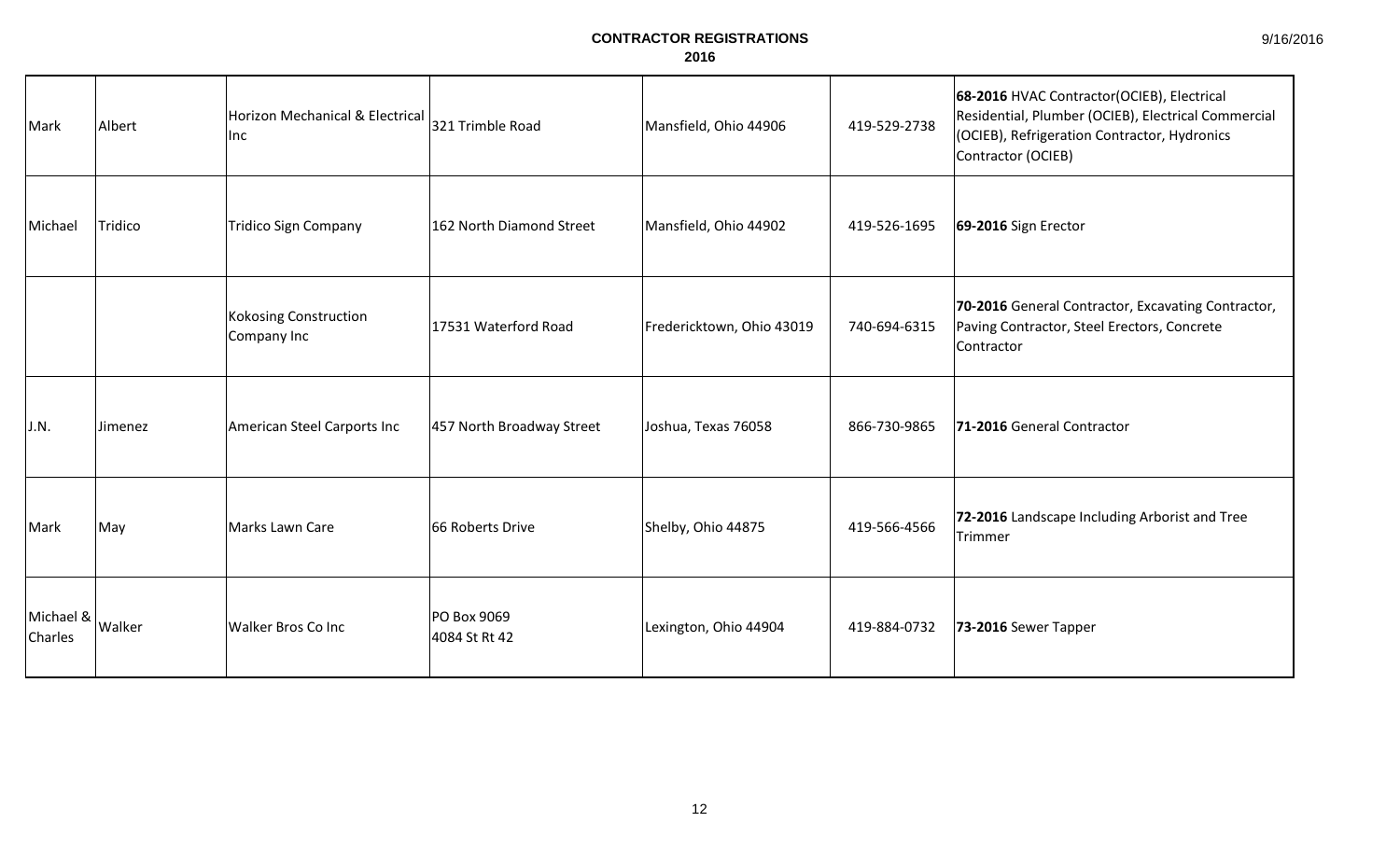|                   |         | Brennstuhl Construction Inc                   | 7547 Hill Road                 | Butler, Ohio 44822    | 419-612-2812 | 74-2016 Excavating Contractor, Paving Contractor,<br>Concrete Contractor                             |
|-------------------|---------|-----------------------------------------------|--------------------------------|-----------------------|--------------|------------------------------------------------------------------------------------------------------|
| Eric &<br>Richard | McQueen | McQueen Advertising Co Inc                    | 2010 Cermilion Road            | Vermilion, Ohio 44089 | 440-967-1137 | 75-2016 Sign Erector                                                                                 |
| Mark              | Bosko   | Alpine Electric Inc                           | 57 East 6th Street             | Mansfield, Ohio 44902 | 419-522-6616 | 76-2016 Electrical Contractor (Commercial)                                                           |
| Howard            | Norris  | Norris Electric                               | 1490 Bellville Johnsville Road | Bellville, Ohio 44813 | 419-529-3481 | 77-2016 Electrical Residential, Electrical Commercial<br>(OCIEB), Electrical Contractor (Commercial) |
|                   |         | McKenzie Concrete Inc                         | PO Box 774                     | Shelby, Ohio 44875    | 419-347-6059 | 78-2016 Concrete Contractor                                                                          |
|                   |         | Spring Electrical Construction<br>Company Inc | 1500 East Lindaire Lane        | Mansfield, Ohio 44906 | 419-747-7911 | 79-2016 Electrical Residential, Electrical Commercial<br>(OCIEB), Electrical Contractor (Commercial) |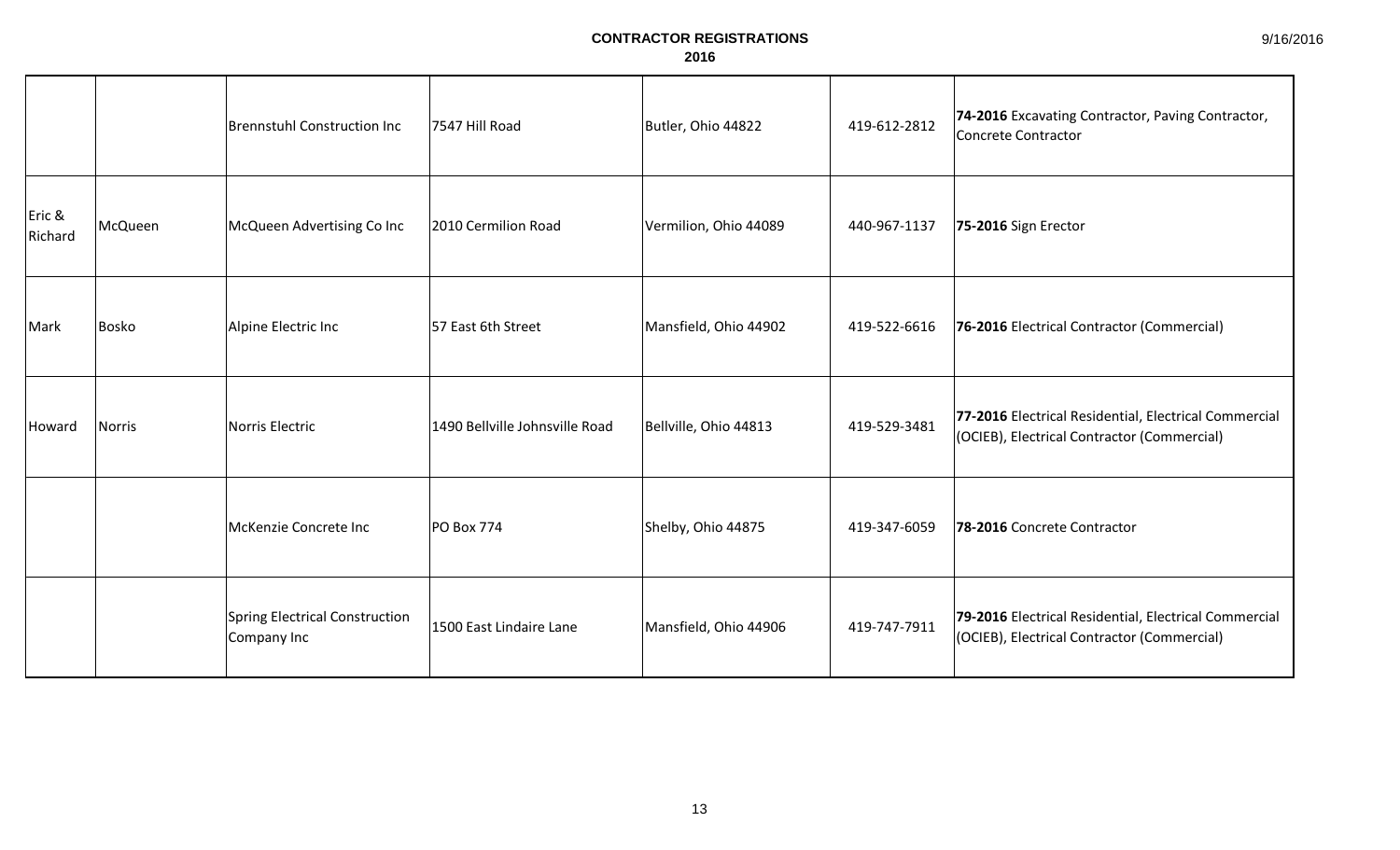| Paul  | Zimmerman    | In Line Builders Ltd                           | 2842 Shelby Ganges Road | Shelby, Ohio 44875    | 419-631-5952 | 80-2016 General Contractor, Roofing Contractor,<br>Insulation Contractor, Concrete Contractor, Siding<br>Contractor                                                                                                                                                                                                                                                                                                |
|-------|--------------|------------------------------------------------|-------------------------|-----------------------|--------------|--------------------------------------------------------------------------------------------------------------------------------------------------------------------------------------------------------------------------------------------------------------------------------------------------------------------------------------------------------------------------------------------------------------------|
|       |              | Central Ohio Plumbing Heating<br>& Cooling LLC | 3240 Park Avenue West   | Mansfield, Ohio 44906 | 419-571-2934 | 81-2016 HVAC Contractor (OCIEB), Plumber (OCIEB)                                                                                                                                                                                                                                                                                                                                                                   |
|       |              | Adena Corporation                              | 1310 West Fourth Street | Mansfield, Ohio 44906 | 419-529-4456 | 82-2016 General Contractor                                                                                                                                                                                                                                                                                                                                                                                         |
| Dave  | Hedrick      | B-Dry System of NCO Inc                        | 3053 Touby Road         | Mansfield, Ohio 44903 | 419-756-5368 | 83-2016 Waterproofing Contractor                                                                                                                                                                                                                                                                                                                                                                                   |
| Duane | <b>Bisel</b> | <b>Bisel Builders &amp; Excavating</b>         | RR 600 Connor Drive     | Mansfield, Ohio 44905 | 419-566-0072 | 84-2016 General Contractor, Demolition Contractor,<br>Sewer Tapper, Excavating Contractor                                                                                                                                                                                                                                                                                                                          |
| Stan  | Roberts      | <b>Roberts Unlimited Ltd</b>                   | 11 Clark Avenue         | Shelby, Ohio 44875    | 419-565-7392 | 85-2016 General Contractorl, Plaster Contractor, Electrical Residential,<br>Finish Contractor, Flooring, Roofing Contractor, Framing Contractor,<br>Fencing Contractor, Electrical Commercial(OCIEB), Painting Contractor,<br>Closet Shelving, Mirror & Fireplace Contractor, Electrical<br>Contractor(Commercial), Drywall Contractor, Insulation Contractor, Siding<br>Contractor, Replacement Window Contractor |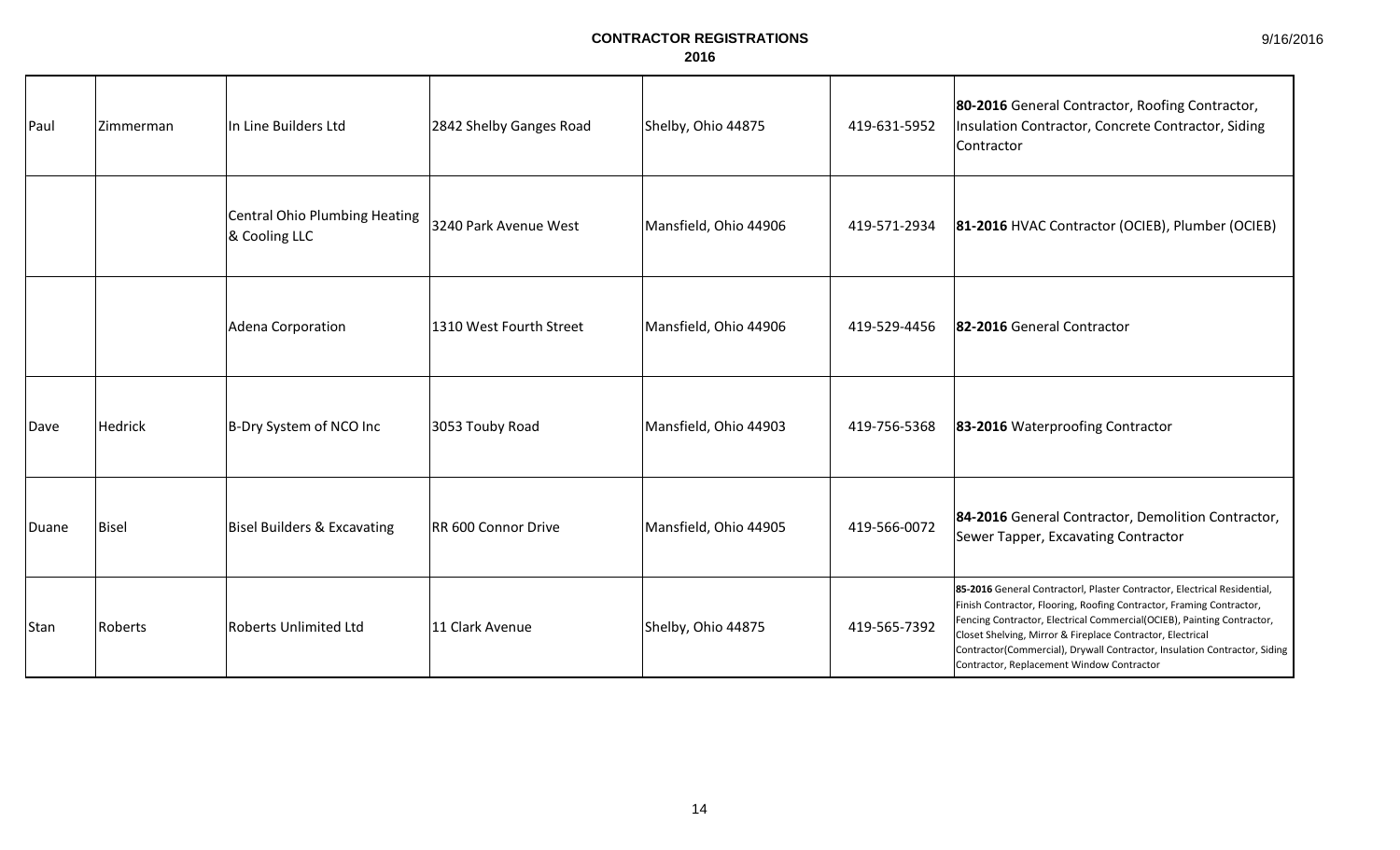| Steve        | Miller     | Dream Maker Bath & Kitchen         | 4981 Highview Drive             | Fredericksburg, Ohio 44627 | 419-774-1484 | 86-2016 General Contractor                                                                                                                                      |
|--------------|------------|------------------------------------|---------------------------------|----------------------------|--------------|-----------------------------------------------------------------------------------------------------------------------------------------------------------------|
| <b>Terry</b> | Au         | <b>Ace Electrical Services</b>     | 1564 Pin Oak Trail              | Mansfield, Ohio 44906      | 419-774-9400 | 87-2016 Electrical Commercial (OCIEB)                                                                                                                           |
| John         | Carter     | Carter Electric Inc                | 844 Edward Street<br>PO Box 711 | Galion, Ohio 44833         | 419-468-9019 | 88-2016 Electrical Commercial (OCIEB), Electrical<br>Contractor (Commercial)                                                                                    |
| Dennis       | Riggans    | Air Solutions of Ohio              | 175 Illinois Avenue South       | Mansfield, Ohio 44905      | 419-589-3600 | 89-2016 HVAC Contractor (OCIEB), Plumber (OCIEB),<br>Refrigeration Contractor                                                                                   |
| Meg          | Rietschlin | <b>Rietschlin Construction Inc</b> | 4240 Baker Road                 | Crestline, Ohio 44827      | 419-347-4341 | 90-2016 General Contractor, Sewer Tapper,<br>Foundation Contractor, Fire Protection Contractor<br>(Fire Marshal), Excavating Contractor, Concrete<br>Contractor |
| Jeff         | Kisling    | <b>River Front Enterprises</b>     | 1665 Grimes Road                | Mansfield, Ohio 44903      | 419-566-8132 | 91-2016 Pool Installer                                                                                                                                          |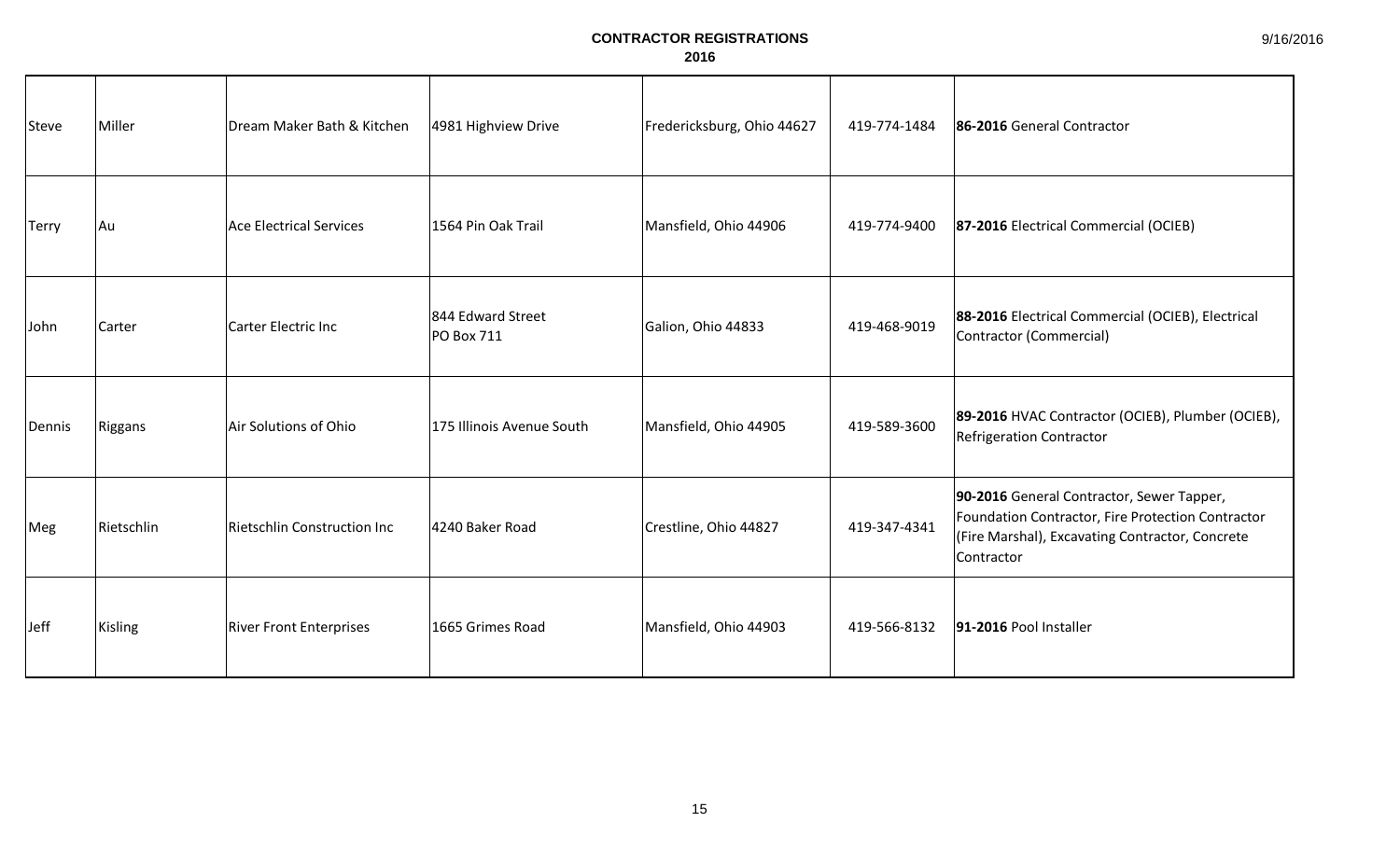| Allen               | Striker  | R.A.S. Heating, Cooling &<br><b>Electric Service LLC</b> | 31 West Gaylord Avenue     | Shelby, Ohio 44875    | 419-347-5448 | 92-2016 Electrical Residential                                                    |
|---------------------|----------|----------------------------------------------------------|----------------------------|-----------------------|--------------|-----------------------------------------------------------------------------------|
| Frederick           | Wiegand  | G.P. Wiegand Construction Inc 362 Lenox Avenue           |                            | Mansfield, Ohio 44906 | 419-529-3106 | 93-2016 General Contractor                                                        |
| Shannon<br>or Marla | Stamper  | Stamper Concrete Service Inc                             | 3626 Springmill North Road | Shelby, Ohio 44875    | 419-347-5100 | 94-2016 Foundation Contractor, Concrete Contractor                                |
|                     |          | Shakley Mechanical Inc                                   | 1081 Co Rd 601             | Ashland, Ohio 44805   | 419-281-6909 | 95-2016 HVAC Contractor (OCIEB), Plumber (OCIEB),<br>Hydronics Contractor (OCIEB) |
|                     |          | Quality Plumbing Heating & Air 3655 State Route 39       |                            | Shelby, Ohio 44875    | 419-342-6216 | 96-2016 HVAC Contractor (OCIEB), Plumber (OCIEB)                                  |
| Randal              | Stephens | <b>Stephens Construction</b>                             | PO Box 187                 | Willard, Ohio 44890   | 419-706-1226 | 97-2016 General Contractor, Excavating Contractor                                 |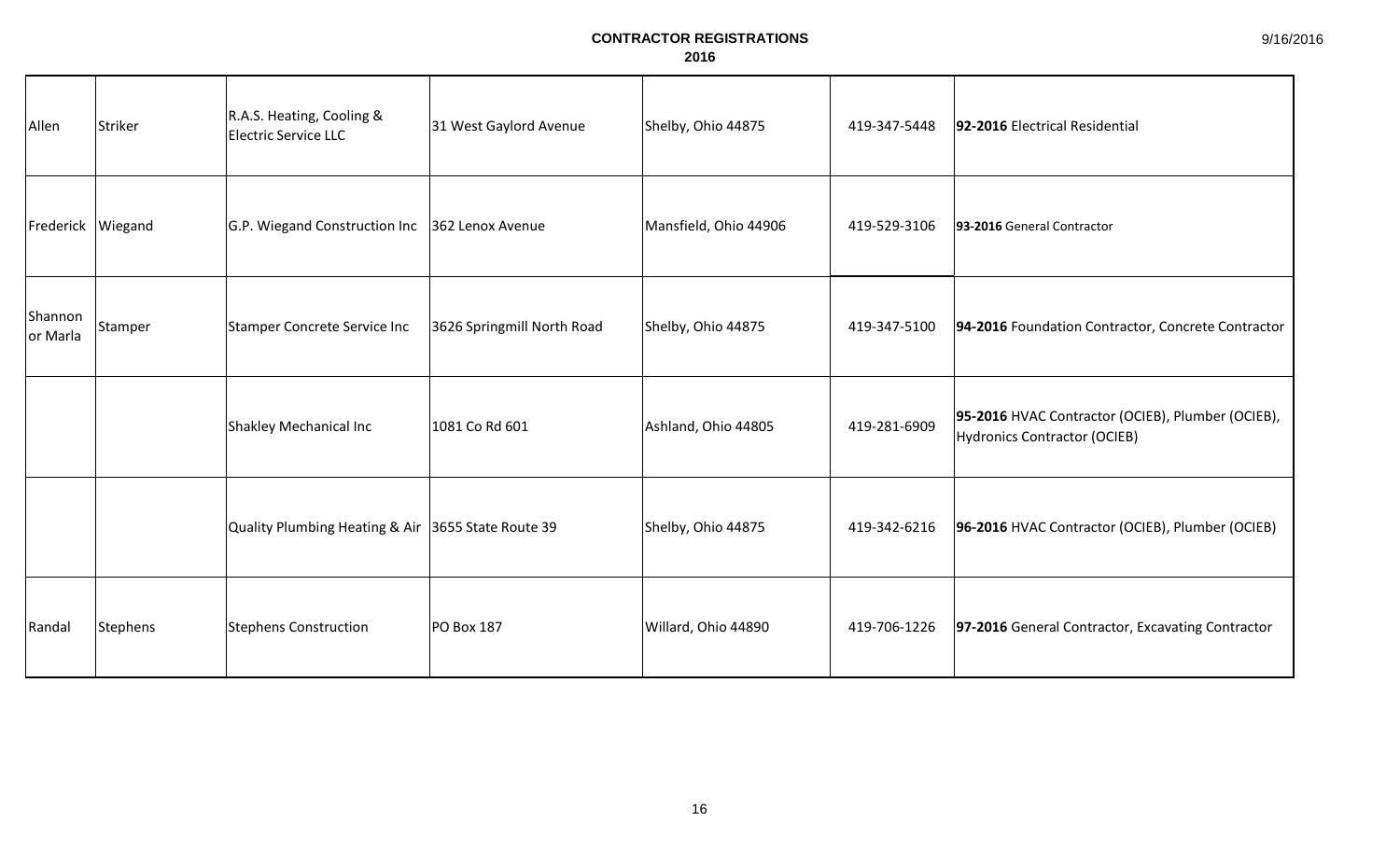|            |        | Oakstone Landscape LLC       | PO Box 348                    | Crestline, Ohio 44827  | 419-462-5897 | 98-2016 Landscape Including Arborist and Tree<br>Trimmer                                                                            |
|------------|--------|------------------------------|-------------------------------|------------------------|--------------|-------------------------------------------------------------------------------------------------------------------------------------|
| William    | Savel  | <b>Brooklyn Cabinets Inc</b> | 5310 W 161st St Suite A       | Brook Park, Ohio 44142 | 216-267-9400 | 99-2016 General Contractor, Plumber (OCIEB),<br>Electrical Commercial (OCIEB), Cabinet Maker,<br>Electrical Contractor (Commercial) |
| Jack       | Kousma | Kousma Insulation LLC        | <b>PO Box 437</b>             | Willard, Ohio 44890    | 419-935-2511 | 100-2016 Insulation Contractor                                                                                                      |
| <b>Tim</b> | Young  |                              | 3201 Wareham Road             | Shelby, Ohio 44875     | 419-512-9844 | 101-2016 Electrical Residential                                                                                                     |
| Ben        | Weiss  | Sherriff Goslin Roofing Co   | 1445 West Longview Avenue     | Mansfield, Ohio 44906  | 419-529-8249 | 102-2016 Roofing Contractor                                                                                                         |
| Cody       | Britt  | <b>Britts Landscaping</b>    | 2960 Plymouth Springmill Road | Shelby, Ohio 44875     | 419-566-5935 | 103-2016 Landscape Including Arborist and Tree<br>Trimmer, Tree/Stump Removal                                                       |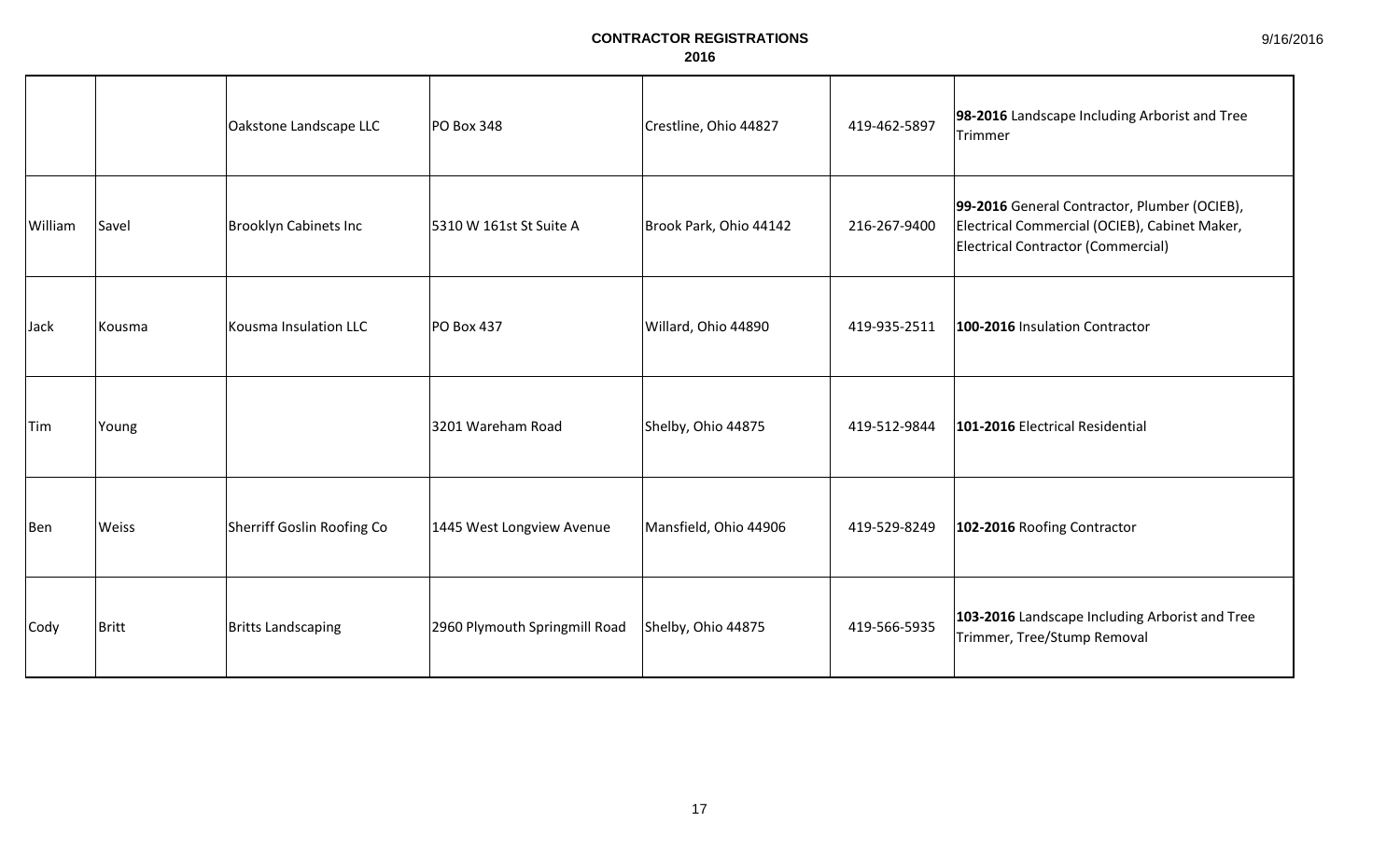| 9/16/2016 |
|-----------|
|-----------|

| Edw     | Whited  | <b>Edw Whited Construction Inc</b>                    | 234 Joelynn Drive         | Shelby, Ohio 44875    | 419-347-1944 | 104-2016 General Contractor, Electrical Residential, Finish<br>Contractor, Roofing Contractor, Framing Contractor,<br>Fencing Contractor, Cabinet Maker, Siding Contractor,<br>Replacement Window Contractor |
|---------|---------|-------------------------------------------------------|---------------------------|-----------------------|--------------|--------------------------------------------------------------------------------------------------------------------------------------------------------------------------------------------------------------|
|         |         | All Glass Systems LLC                                 | 194 South Illinois Avenue | Mansfield, Ohio 44905 | 419-775-6552 | 105-2016 Replacement Window Contractor                                                                                                                                                                       |
|         |         | Zara Construction Inc                                 | 3240 Park Avenue West     | Mansfield, Ohio 44906 | 419-525-3613 | 106-2016 General Contractor                                                                                                                                                                                  |
| Jan     | Kaple   | Kaple Home Repair                                     | 3605 Stiving Road         | Shelby, Ohio 44875    | 419-347-5121 | 107-2016 General Contractor                                                                                                                                                                                  |
| Stephen | Metzger | Metzgers Precision Electric LLC 5165 West Smiley Road |                           | Shelby, Ohio 44875    | 419-565-2955 | 108-2016 Electrical Commercial (OCIEB)                                                                                                                                                                       |
|         |         | Page Excavating Inc                                   | 2398 Applegate Road       | Lucas, Ohio 44843     | 419-892-3770 | 109-2016 General Contractor, Demolition Contractor,<br>Sewer Tapper, Excavating Contractor, Concrete<br>Contractor, Tree/Stump Removal                                                                       |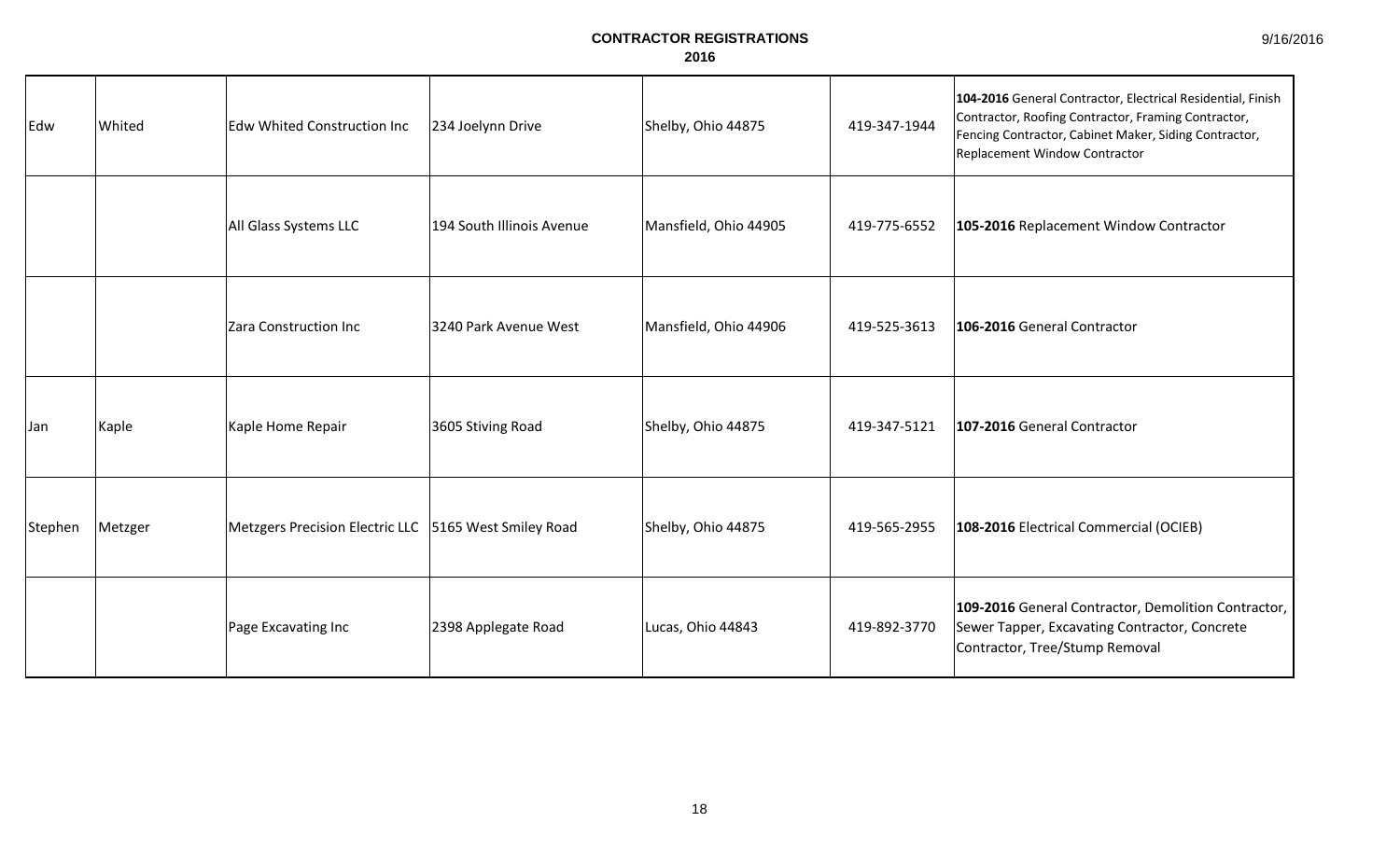|  | 9/16/2016 |  |
|--|-----------|--|
|--|-----------|--|

| J Scot         | Sifferlin | JS Concrete Construction      | 82 North Gamble Street               | Shelby, Ohio 44875 | 419-347-1638 | 110-2016 General Contractor, Demolition Contractor,<br>Waterproofing Contractor, Sewer Tapper, Foundation<br>Contractor, Excavating Contractor, Concrete<br>Contractor |
|----------------|-----------|-------------------------------|--------------------------------------|--------------------|--------------|------------------------------------------------------------------------------------------------------------------------------------------------------------------------|
| Jeffery        | Potts     | Jeffs Tree and Shrub Care Ltd | 239 West Main Street                 | Shelby, Ohio 44875 | 419-347-1019 | 111-2016 Landscape Including Arborist and Tree<br>Trimmer, Tree/Stump Removal                                                                                          |
| Elmer          | Prater    | Top Notch Windows Inc         | 509 Iberia Road                      | Galion, Ohio 44833 | 419-462-7775 | 112-2016 Fencing Contractor, Siding Contractor,<br>Replacement Window Contractor                                                                                       |
| <b>Bob</b>     | Barry     | S.A. Comunale Co Inc          | 3007 Harding Hwy East<br>Box 3 North | Marion, Ohio 43302 | 740-383-6789 | 113-2016 Fire Protection Contractor (Fire Marshal)                                                                                                                     |
| William        | Shrock    | Shrock Home Improvement       | 4626 Bowman St Rd                    | Shelby, Ohio 44875 | 419-632-0238 | 114-2016 Siding Contractor, Replacement Window<br>Contractor                                                                                                           |
| <b>Douglas</b> | Deans     | <b>Built Rite</b>             | 147 Massillon Road                   | Akron, Ohio 44312  | 330-784-8661 | 115-2016 General Contractor                                                                                                                                            |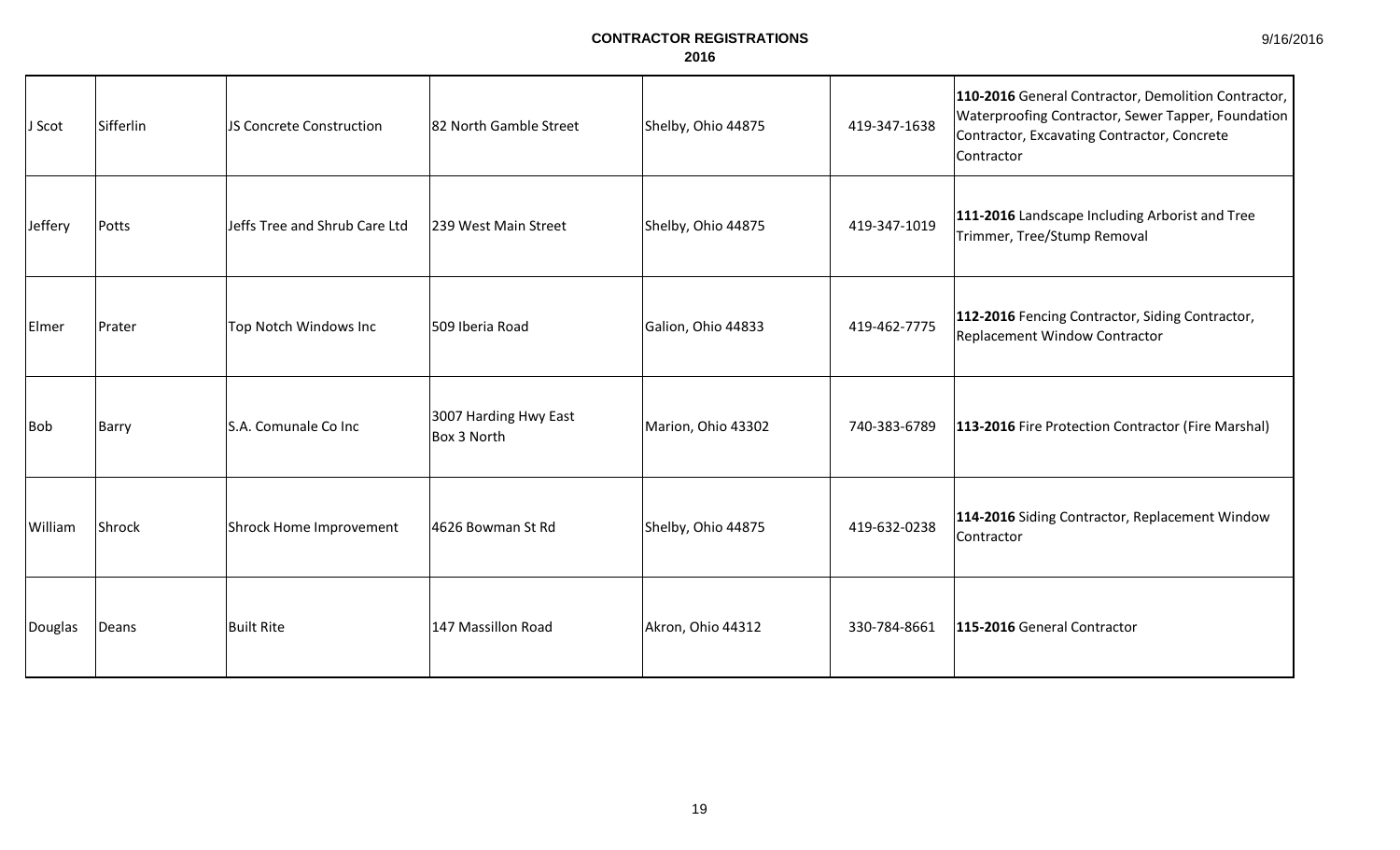| Ron   | Knight    | Knights Lawn Care                                 | 45 Auburn Avenue     | Shelby, Ohio 44875        | 419-545-5063 | 116-2016 Landscape Including Arborist and Tree<br>Trimmer                                                         |
|-------|-----------|---------------------------------------------------|----------------------|---------------------------|--------------|-------------------------------------------------------------------------------------------------------------------|
| John  | Hinman    | Hinman Tree Service                               | 3667 Derussey Road   | Collins, Ohio 44826       | 419-602-3915 | 117-2016 Landscape Including Arborist and Tree<br>Trimmer, Tree/Stump Removal                                     |
| Rhett | Dudgeon   | North Central Insulation Inc                      | 7539 St Rt South     | Bellville, Ohio 44813     | 419-886-2030 | 118-2016 Closet Shelving, Mirror & Fireplace<br>Contractor, Insulation Contractor                                 |
| Atlee | Shrock    | <b>Shrock Builders</b>                            | 7760 TR 95           | Fredericktown, Ohio 43019 |              | 119-2016 General Contractor, Roofing Contractor,<br>Framing Contractor, Concrete Contractor, Siding<br>Contractor |
| David | Grabowsky | <b>Standard Plumbing &amp; Heating</b><br>Company | 435 Walnut Avenue SE | Canton, Ohio 44702        | 330-327-9543 | 120-2016 HVAC Contractor (OCIEB), Plumber (OCIEB),<br>Hydronics Contractor (OCIEB), Refrigeration<br>Contractor   |
|       |           | <b>Classic Sign Company Inc</b>                   | 112 Lagrange Street  | Findlay, Ohio 45840       | 419-420-0058 | 121-2016 Sign Erector                                                                                             |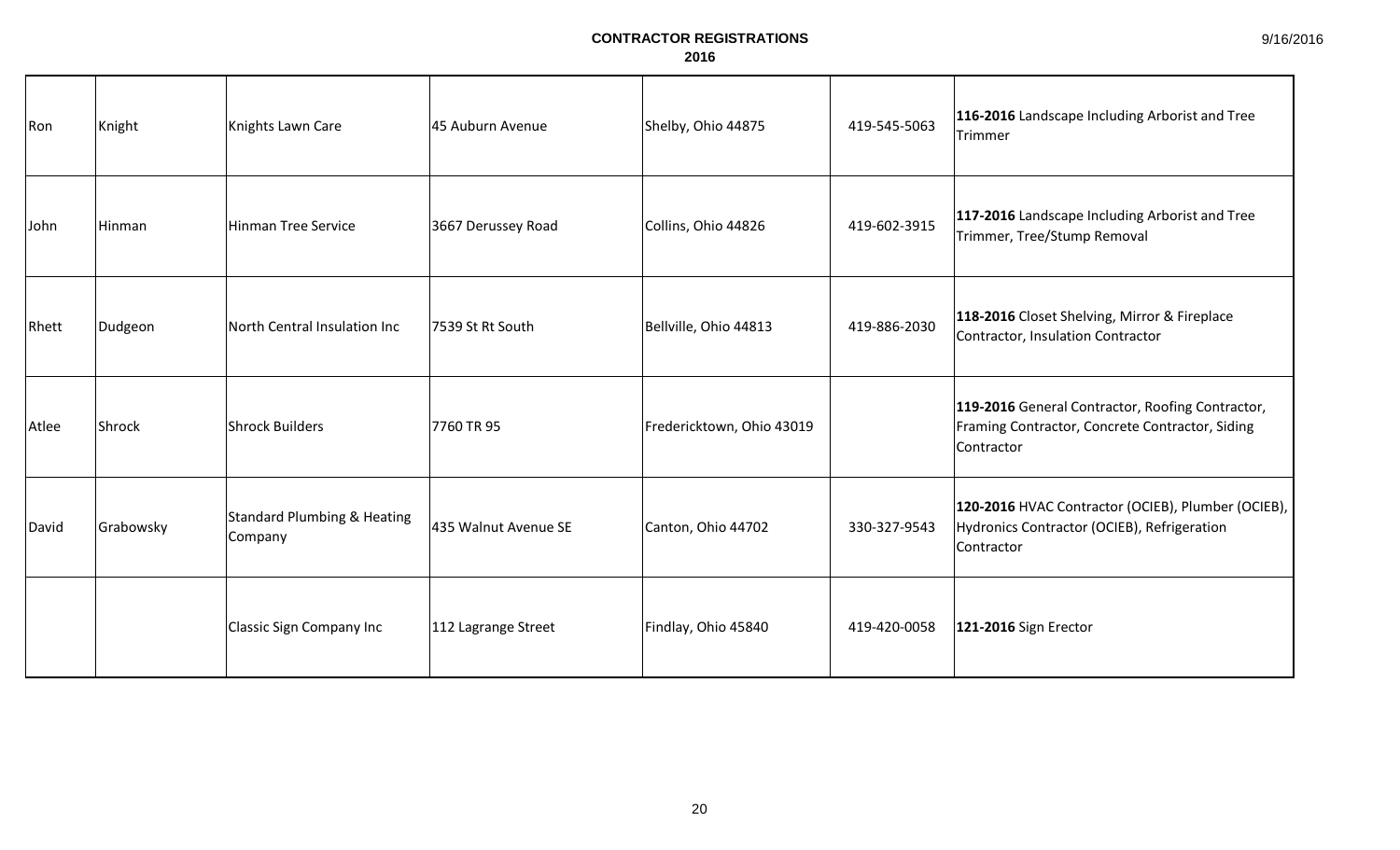| 9/16/2016 |
|-----------|
|-----------|

| Jon     | Kelso             | Kelso Home Improvement        | 7745 Oldfield Road      | Crestline, Ohio 44827  | 419-683-3824 | 122-2016 General Contractor, Finish Contractor,<br>Flooring, Roofing Contractor, Framing Contractor,<br>Painting Contractor, Drywall Contractor, Siding<br>Contractor, Replacement Window Contractor |
|---------|-------------------|-------------------------------|-------------------------|------------------------|--------------|------------------------------------------------------------------------------------------------------------------------------------------------------------------------------------------------------|
| Daniel  | Luebke            | Absolute Tree Service LLC     | 17 Taft Street          | Shelby, Ohio 44875     | 419-961-3459 | 123-2016 Landscape Including Arborist and Tree<br>Trimmer, Tree/Stump Removal                                                                                                                        |
| Shane   | Walker            | Walker Home Improvement       | 1224 North Stewart Road | Mansfield, Ohio 44903  | 419-589-3571 | 124-2016 General Contractor, Finish Contractor,<br>Flooring, Roofing Contractor, Fencing Contractor,<br>Painting Contractor, Drywall Contractor, Replacement<br><b>Window Contractor</b>             |
|         |                   | S & B Construction Group LLC  | 8740 East 30th Street   | Indianapolis, IN 46219 | 317-957-5704 | 125-2016 General Contractor                                                                                                                                                                          |
| Roger   | <b>Babcock Jr</b> | <b>Babcock Excavating LLC</b> | <b>PO Box 184</b>       | New Haven, Ohio 44850  | 567-224-0467 | 126-2016 Sewer Tapper, Foundation Contractor,<br>Excavating Contractor, Concrete Contractor                                                                                                          |
| Michael | Habbyshaw         | Great Northern Fence Inc      | 185 Treat Road          | Aurora, Ohio 44202     | 330-562-3331 | 127-2016 Fencing Contractor                                                                                                                                                                          |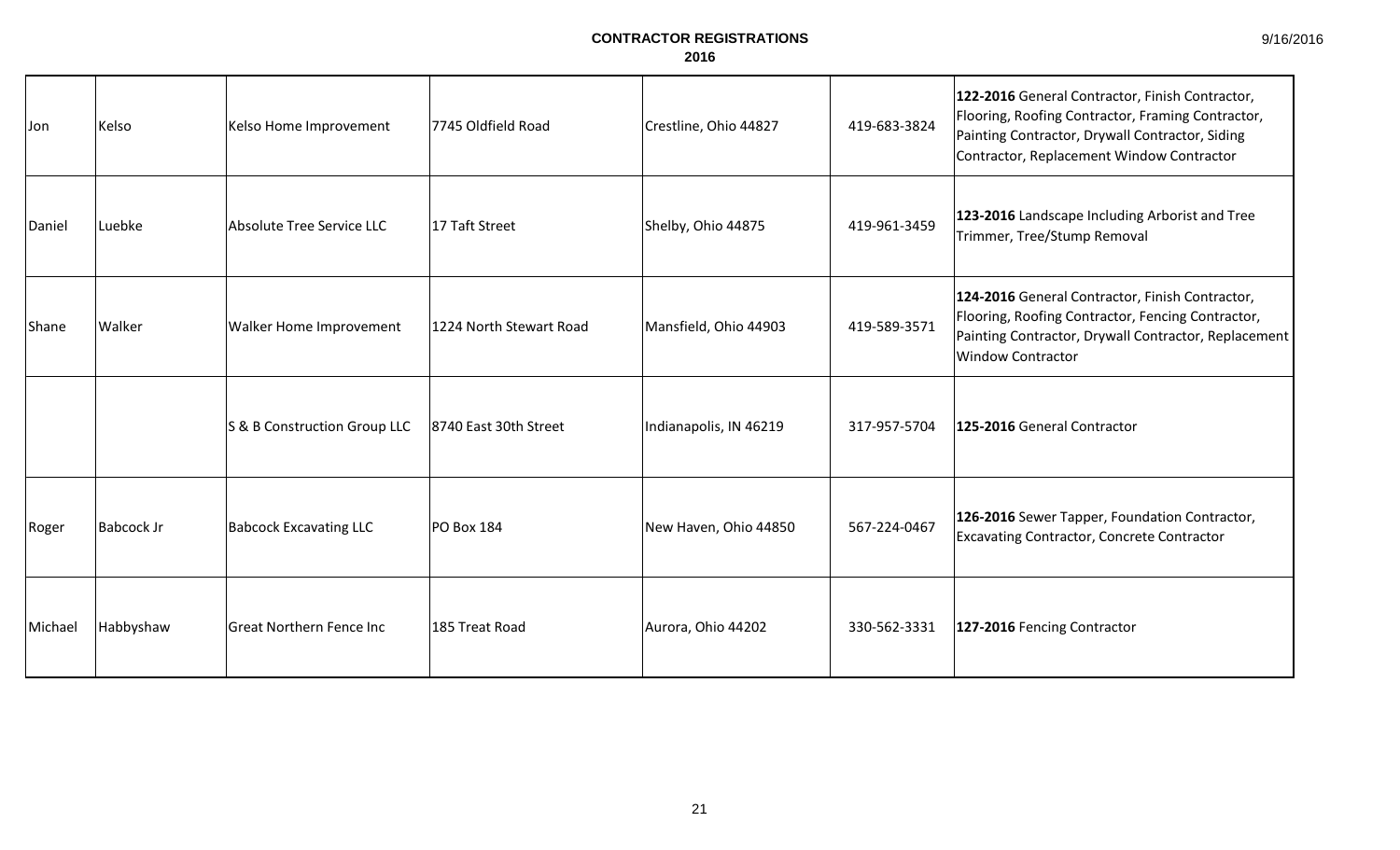| Buddy   | Zender  | Zender Electric LLC                                     | 966 Springville Avenue          | Fostoria, Ohio 44830       | 419-436-1538 | 128-2016 Electrical Contractor (Commercial)                   |
|---------|---------|---------------------------------------------------------|---------------------------------|----------------------------|--------------|---------------------------------------------------------------|
| William | Sheets  | Zimmerman Paint Contractors<br>Co Inc.                  | 2710 Hayes Avenue               | Fremont, Ohio 43420        | 419-332-7009 | 129-2016 Painting Contractor                                  |
| Todd    | Glass   | Todds Glass, Mirrors & More<br><b>LLC</b>               | 719 North VanDyke<br>PO Box 116 | Imlay City, Michigan 48444 | 810-724-2480 | 130-2016 Framing Contractor, Replacement Window<br>Contractor |
|         |         | Accurate Door Systems                                   | 6331 Whipple Avenue NW          | North Canton, Ohio 44720   | 330-497-7800 | 131-2016 General Contractor                                   |
| Ray     | Petrime | All Weather Heating & Cooling   30641 Center Ridge Road |                                 | Westlake, Ohio 44145       | 440-899-9755 | 132-2016 HVAC Contractor (OCIEB)                              |
| Thomas  | Roberts | Roberts Builders                                        | 66 Elm Street                   | Shelby, Ohio 44875         | 419-543-8485 | 133-2016 General Contractor                                   |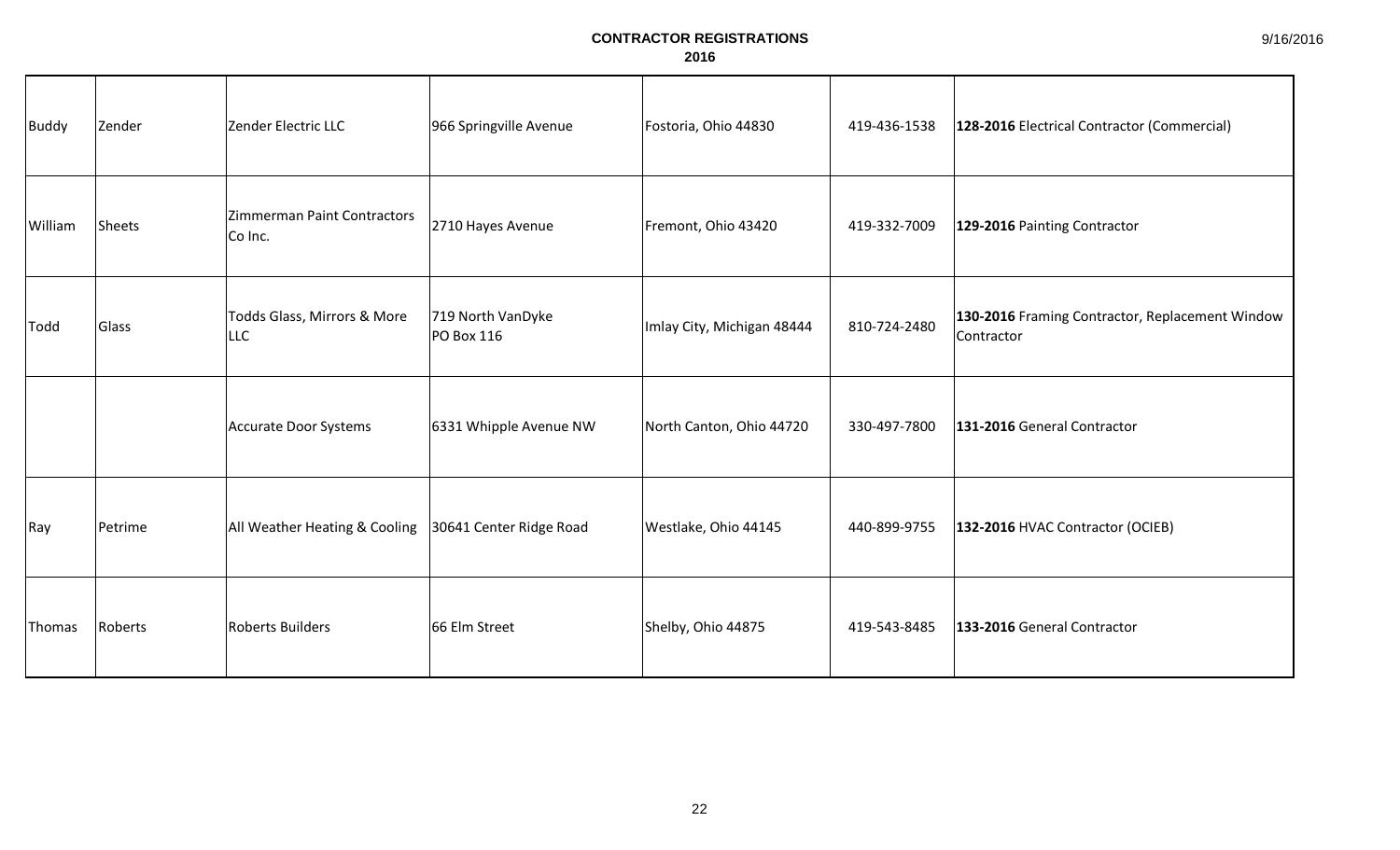| Robert      | Mason   | A & M Contracting LLC                                            | 12091 McKeighan Road | St. Charles, MI 48655     | 989-233-3472 | 134-2016 Framing Contractor, Painting Contractor, Drywall<br>Contractor, Steel Erectors                                                                                                                                                                                                       |
|-------------|---------|------------------------------------------------------------------|----------------------|---------------------------|--------------|-----------------------------------------------------------------------------------------------------------------------------------------------------------------------------------------------------------------------------------------------------------------------------------------------|
| Robert      | Kessler | Kessler Sign Company                                             | 2669 National Road   | Zanesville, Ohio 43701    | 740-453-0668 | 135-2016 Sign Erector                                                                                                                                                                                                                                                                         |
| <b>Brad</b> | Brown   | <b>Brad Brown Renovations Co</b>                                 | 14971 Spohn Road     | Fredericktown, Ohio 43019 | 419-566-8774 | 136-2016 General Contractor, Finish Contractor, Flooring, Roofing<br>Contractor, Framing Contractor, Cabinet Maker, Closet Shelving,<br>Mirror & Fireplace Contractor, Drywall Contractor, Insulation<br>Contractor, Concrete Contractor, Siding Contractor, Replacement<br>Window Contractor |
|             |         | Kline Restoration Specialists<br><b>DBA Kline Home Exteriors</b> | 3809 Twp Rd 154      | Millersburg, Ohio 44654   | 330-601-2749 | 137-2016 General Contractor, Roofing Contractor, Fencing<br>Contractor, Siding Contractor, Replacement Window<br>Contractor                                                                                                                                                                   |
| Patrick     | Shira   | Shira Sons Painting Co LLC                                       | 21 Myers Avenue      | Shelby, Ohio 44875        | 614-404-0104 | 138-2016 Painting Contractor                                                                                                                                                                                                                                                                  |
| Chad        | Rowland | Rowland Mechanical Ltd                                           | 634 US Hwy 42        | Ashland, Ohio 44805       | 330-603-0952 | 139-2016 Plumber (OCIEB)                                                                                                                                                                                                                                                                      |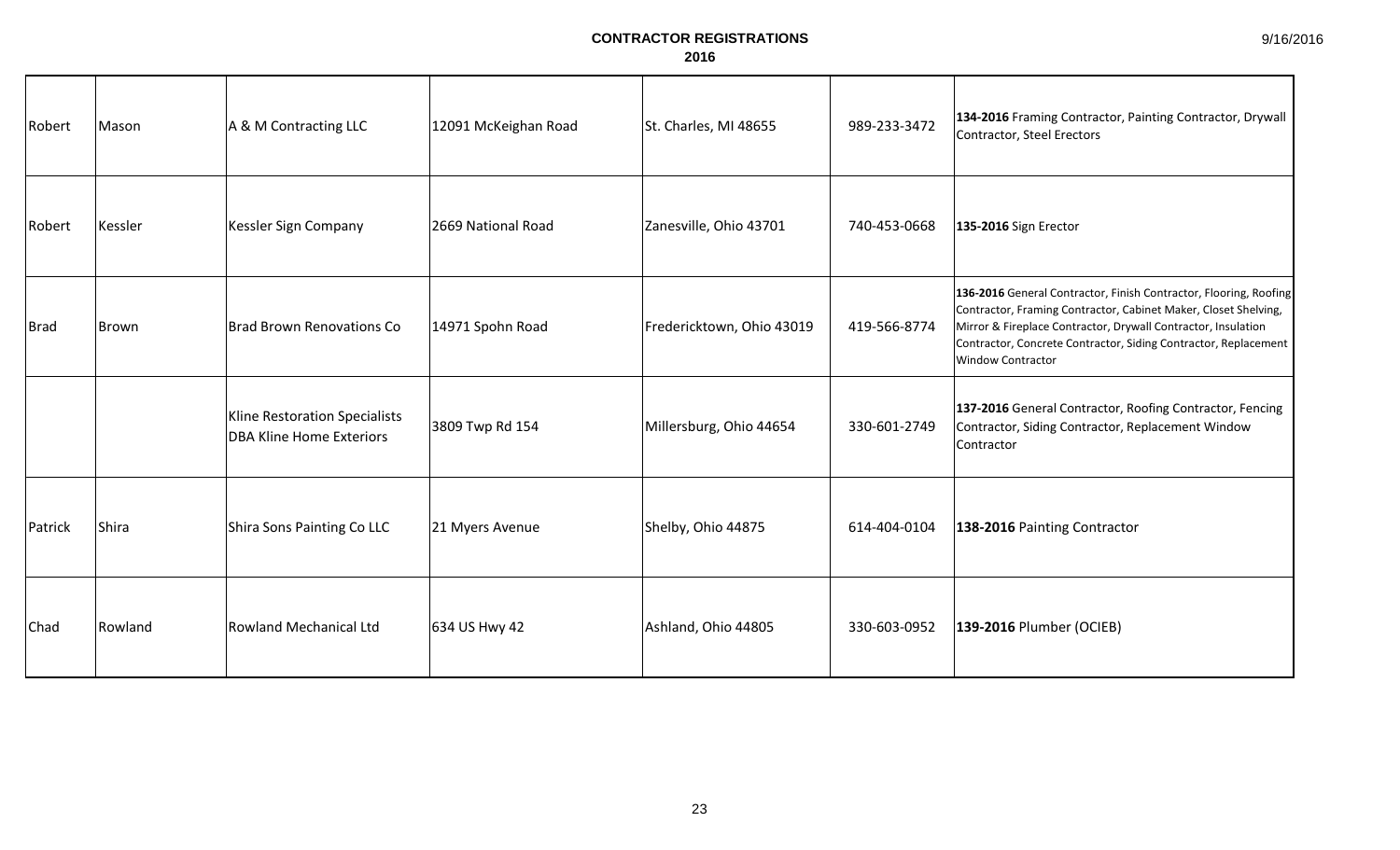9/16/2016

| Michael | Matern   | <b>Matern Construction</b> | 560 Dyas Drive                        | Mansfield, Ohio 44905  | 419-610-4384 | 140-2016 General Contractor, Roofing Contractor,<br>Siding Contractor                                             |
|---------|----------|----------------------------|---------------------------------------|------------------------|--------------|-------------------------------------------------------------------------------------------------------------------|
| Ryan    | Brady    | Brady Sign Co              | 1721 Hancock Street                   | Sandusky, Ohio 44870   | 419-626-5112 | 141-2016 Sign Erector                                                                                             |
| Ron     | Rogers   | Ron-Cin Enterprises Inc    | 806 Earick Road                       | Mansfield, Ohio 44903  | 419-571-9120 | 142-2016 General Contractor, Roofing Contractor,<br>Painting Contractor, Drywall Contractor, Siding<br>Contractor |
| Paul    | Harriger | H & T Demolition           | 555 Dewey Avenue                      | Mansfield, Ohio 44903  | 419-564-8064 | 143-2016 Demolition Contractor                                                                                    |
| Mark    | Dotson   | The Dotson Company Inc     | 6848 Providence Street<br>PO Box 2429 | Whitehouse, Ohio 43571 | 419-877-5176 | 144-2016 General Contractor                                                                                       |
| Kevin   | Kaeser   | Dirt Dawg Excavating LLC   | PO Box 1153                           | Ashland, Ohio 44805    | 419-289-0778 | 145-2016 General Contractor, Sewer Tapper,<br><b>Excavating Contractor, Concrete Contractor</b>                   |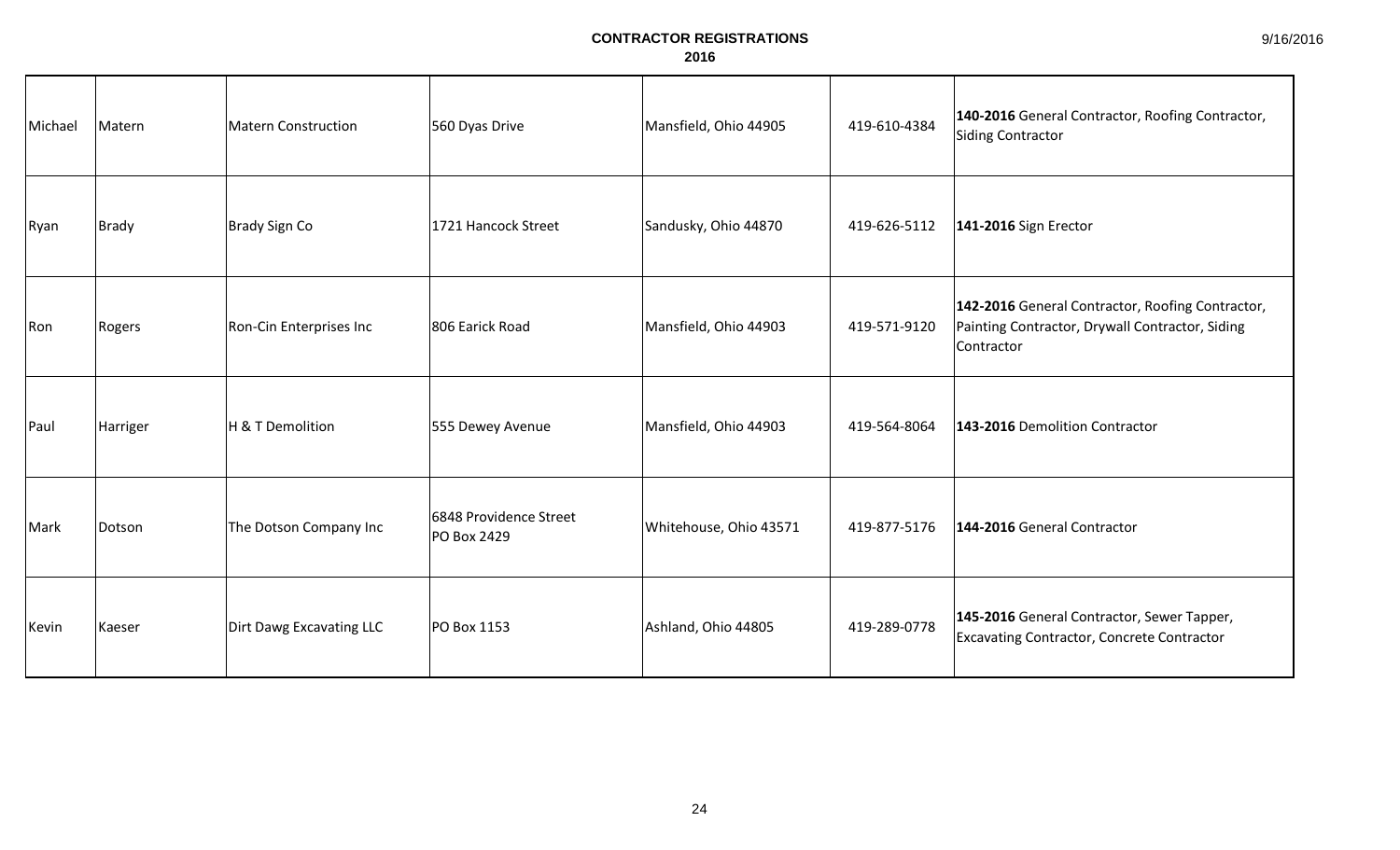| Rickie        | Crouch         | Crouch Enterprises LLC                 | 1245 Inwood Drive     | Marion, Ohio 43302        | 614-402-1270 | 146-2016 General Contractor                                                                                                                                                                                                                                                                                                                                                                                                                                                                                                                                                                                      |
|---------------|----------------|----------------------------------------|-----------------------|---------------------------|--------------|------------------------------------------------------------------------------------------------------------------------------------------------------------------------------------------------------------------------------------------------------------------------------------------------------------------------------------------------------------------------------------------------------------------------------------------------------------------------------------------------------------------------------------------------------------------------------------------------------------------|
| Edwin         | Edwards        | <b>Edwards Electrical Services Inc</b> | 3103 Robin Drive      | Ravenna, Ohio 44266       | 330-592-1834 | 147-2016 Electrical Contractor (Commercial)                                                                                                                                                                                                                                                                                                                                                                                                                                                                                                                                                                      |
| Doug &<br>Wes | Dillon & Jones | <b>Black Diamond Renovations</b>       | 107 Yoha Drive        | Mansfield, Ohio 44907     | 567-560-3413 | 148-2016 General Contractor, Demolition Contractor, Plaster Contractor, Waterproofing<br>Contractor, Electrical Residential, Finish Contractor, Flooring, Plumber, Foundation Contractor,<br>Landscape Including Arborist and Tree Trimmer, Roofing Contractor, Framing Contractor,<br>Excavating Contractor, Fencing Contractor, Paving Contractor, Painting Contractor, Refrigeration<br>Contractor, Cabinet Maker, Closet Shelving, Mirror & Fireplace Contractor, Drywall Contractor,<br>Insulation Contractor, Concrete Contractor, Siding Contractor, Tree/Stump Removal, Replacement<br>Window Contractor |
| David         | Miller         | Millers Custom Builders                | 7728 Twp Road 89      | Fredericktown, Ohio 43019 | 419-612-5934 | 149-2016 Roofing Contractor, Framing Contractor,<br>Drywall Contractor, Insulation Contractor, Siding<br>Contractor                                                                                                                                                                                                                                                                                                                                                                                                                                                                                              |
|               |                | Seamans Custom Fence LLC               | 8128 Planktown N Road | Shiloh, Ohio 44878        | 419-896-3531 | 150-2016 Fencing Contractor                                                                                                                                                                                                                                                                                                                                                                                                                                                                                                                                                                                      |
| Austin        | Keinath        | <b>Apex Contracting Group</b>          | 45 East Main Street   | Shelby, Ohio 44875        | 419-295-6034 | 151-2016 General Contractor                                                                                                                                                                                                                                                                                                                                                                                                                                                                                                                                                                                      |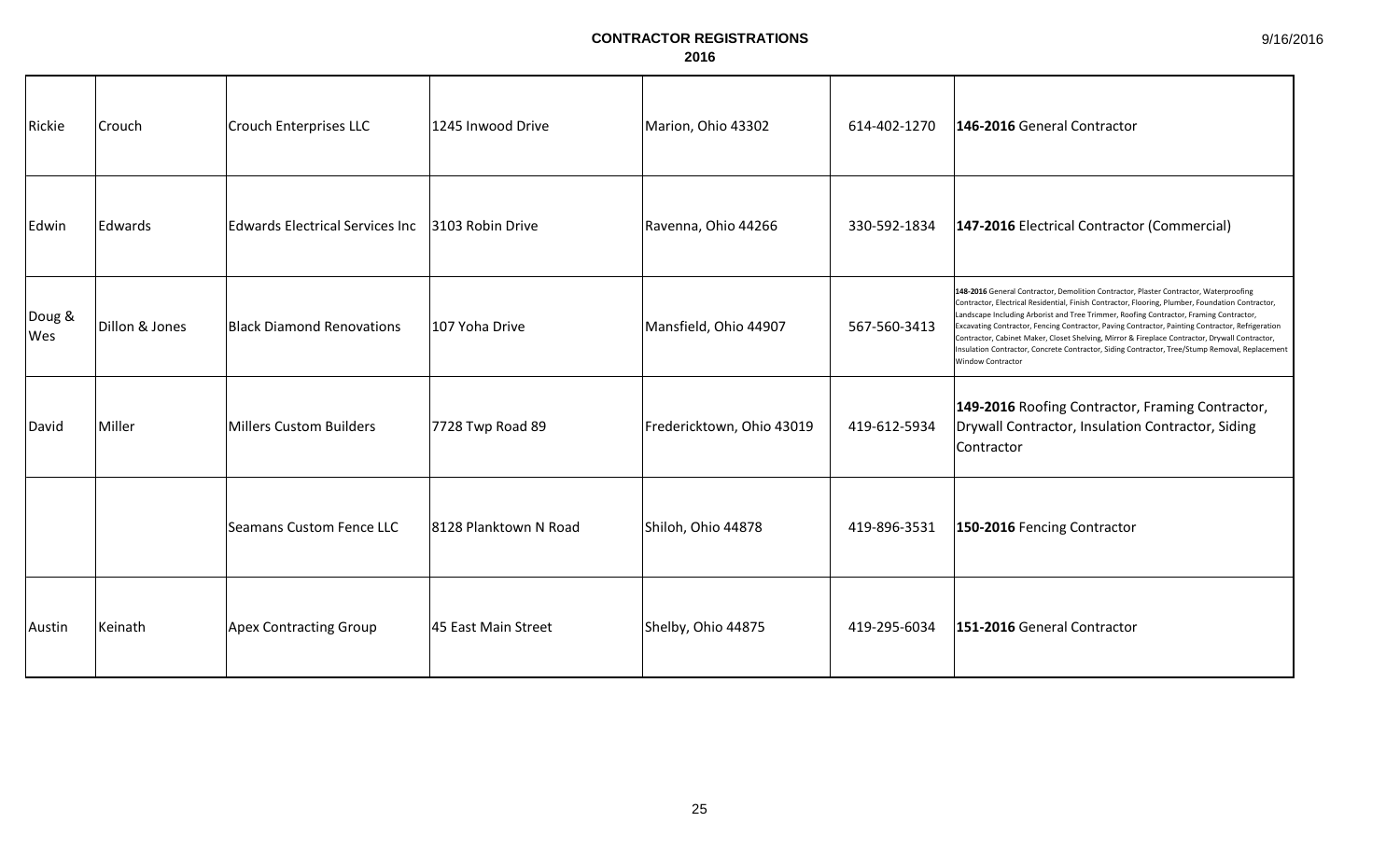| Thomas | Roberts       | Thomas Roberts Roofing Inc                        | 24369 Rapp Dean Road | Raymond, Ohio 43067     | 614-561-7469 | 152-2016 Roofing Contractor                                                                                                              |
|--------|---------------|---------------------------------------------------|----------------------|-------------------------|--------------|------------------------------------------------------------------------------------------------------------------------------------------|
|        |               | <b>Raeko Construction LLC</b>                     | 295 Baseline Road    | Greenwich, Ohio 44837   | 419-753-6120 | 153-2016 General Contractor, Electrical Residential,<br>Plumber (OCIEB)                                                                  |
| Jay    | Stauffer      | <b>Stauffer Construction LLC</b>                  | 1624 St Rt 603 West  | Shiloh, Ohio 44878      | 419-512-1952 | 154-2016 General Contractor, Roofing Contractor,<br>Framing Contractor, Siding Contractor                                                |
| Jason  | <b>Tusing</b> | <b>Tusing Builders Ltd</b>                        | 2596 US Hwy 20 East  | Monroeville, Ohio 44847 | 419-465-3100 | 155-2016 General Contractor                                                                                                              |
| Jason  | Robinson      | Robinsons Home Improvement 261 Plymouth East Road |                      | Willard, Ohio 44890     | 567-224-9772 | 156-2016 Finish Contractor, Flooring, Cabinet Maker,<br>Closet Shelving, Mirror & Fireplace Contractor,<br>Replacement Window Contractor |
|        |               |                                                   |                      |                         |              |                                                                                                                                          |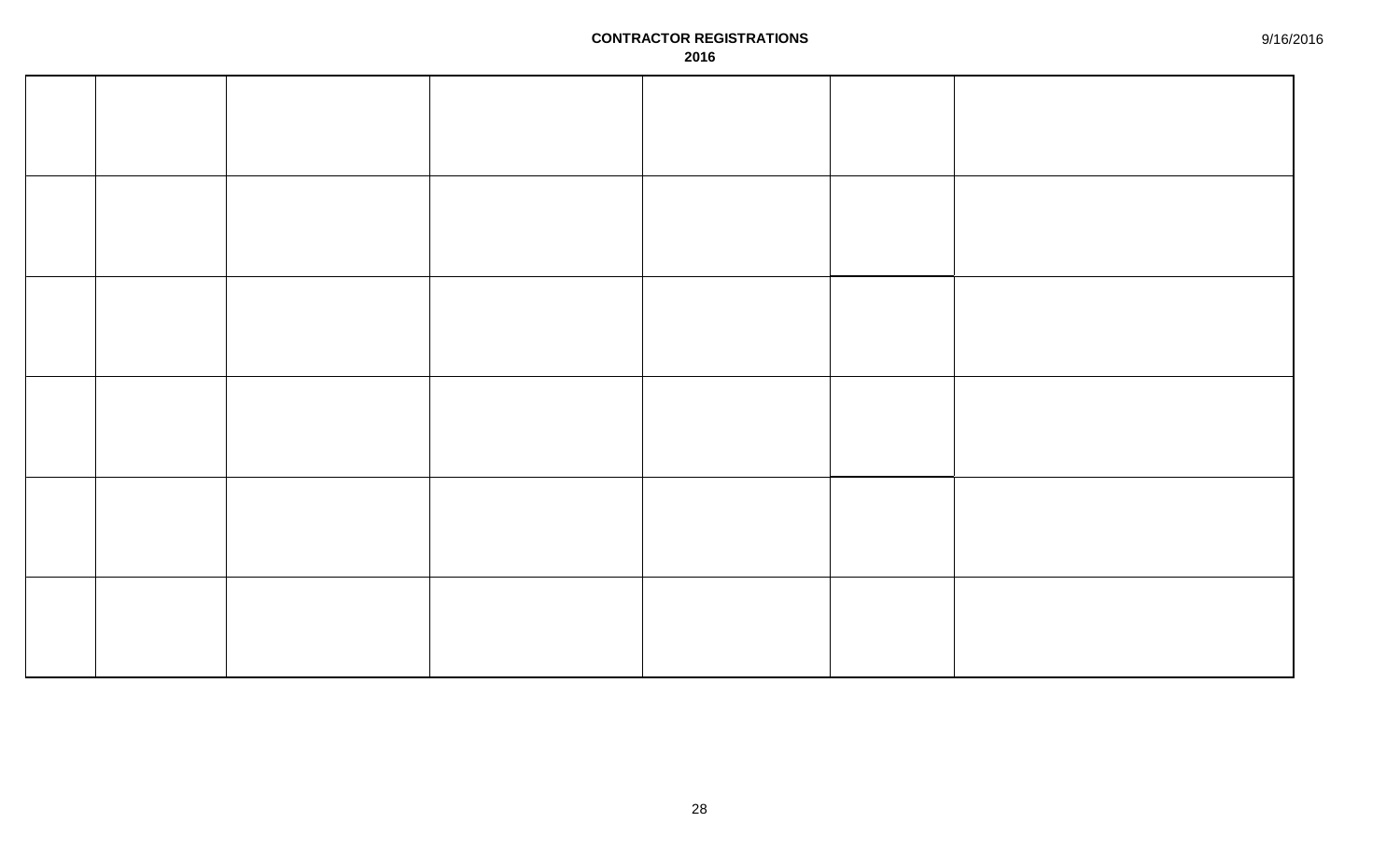9/16/2016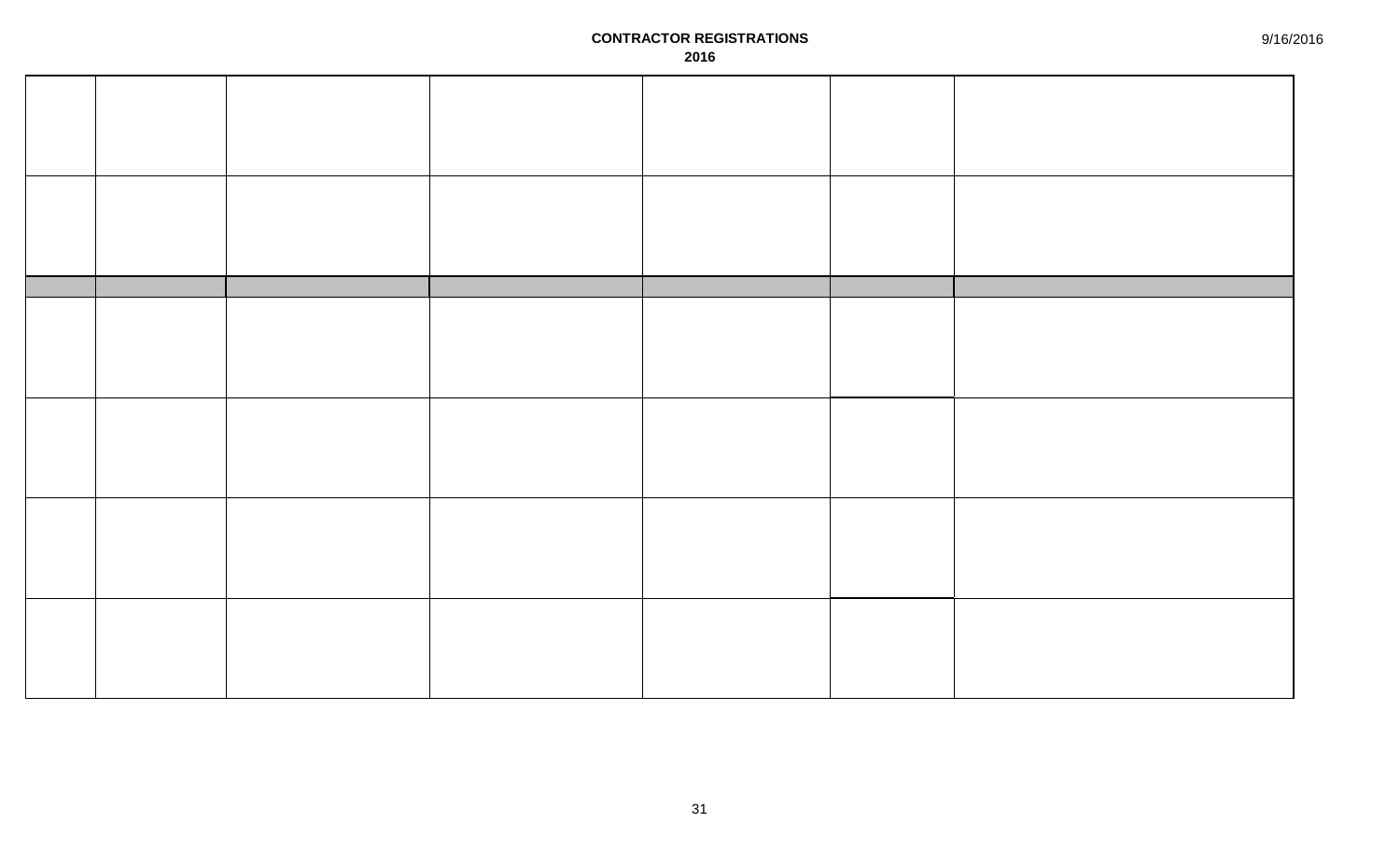| <b>First Name</b> | <b>Last Name</b> | <b>Organization Name</b> | <b>Address</b> | <b>Phone Number</b> | Note ALL EXPIRE ON 12/31/2014 |
|-------------------|------------------|--------------------------|----------------|---------------------|-------------------------------|
|                   |                  |                          |                |                     |                               |
|                   |                  |                          |                |                     |                               |
|                   |                  |                          |                |                     |                               |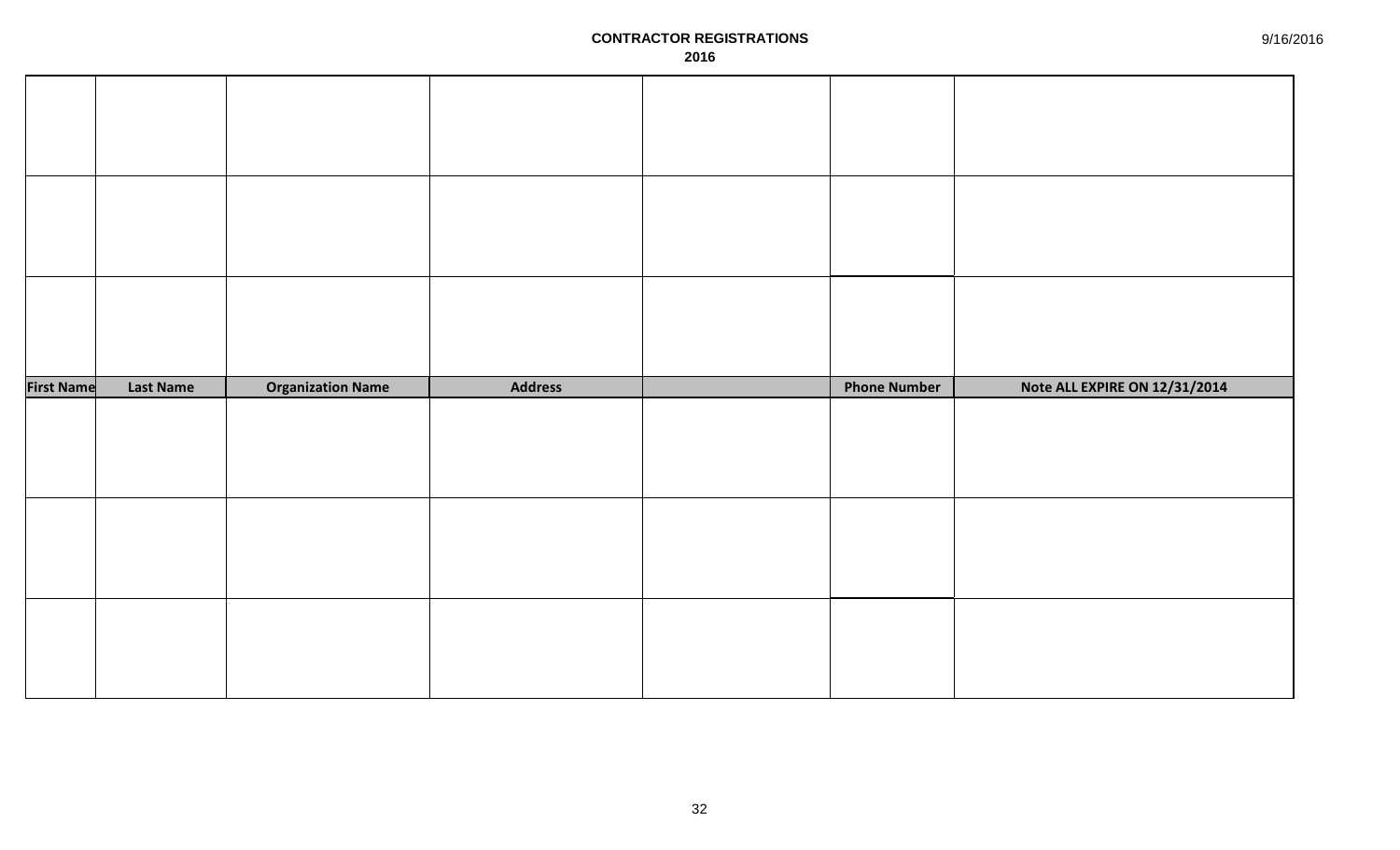| <b>First Name</b> | <b>Last Name</b> | <b>Organization Name</b> | <b>Address</b> | <b>Phone Number</b> | Note ALL EXPIRE ON 12/31/2014 |
|-------------------|------------------|--------------------------|----------------|---------------------|-------------------------------|
|                   |                  |                          |                |                     |                               |
|                   |                  |                          |                |                     |                               |